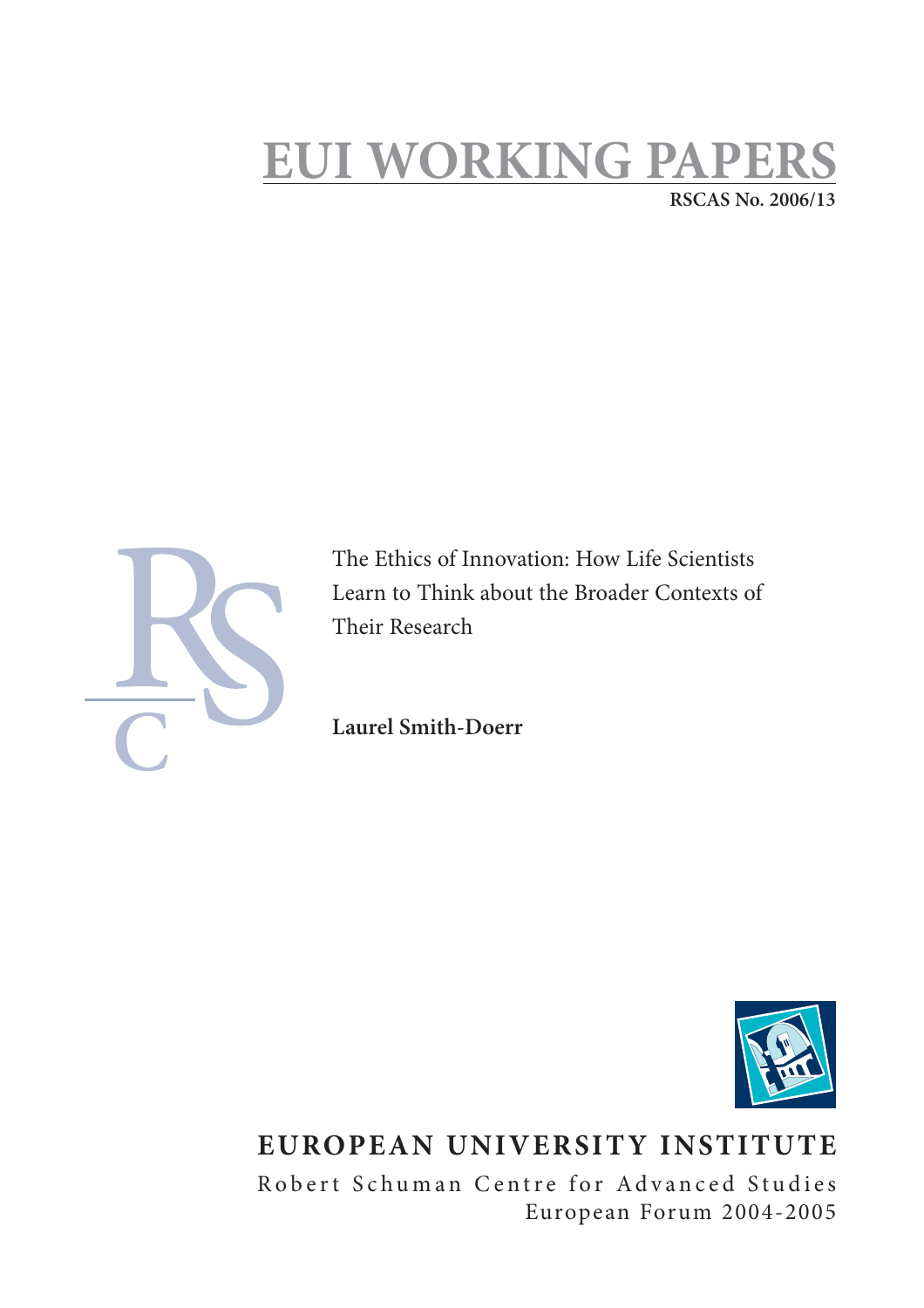### **EUROPEAN UNIVERSITY INSTITUTE, FLORENCE ROBERT SCHUMAN CENTRE FOR ADVANCED STUDIES**

*The Ethics of Innovation: How Life Scientists Learn to Think about the Broader Contexts of their Research* 

**LAUREL SMITH-DOERR**

EUI Working Paper **RSCAS** No. 2006/13 **BADIA FIESOLANA, SAN DOMENICO DI FIESOLE (FI)**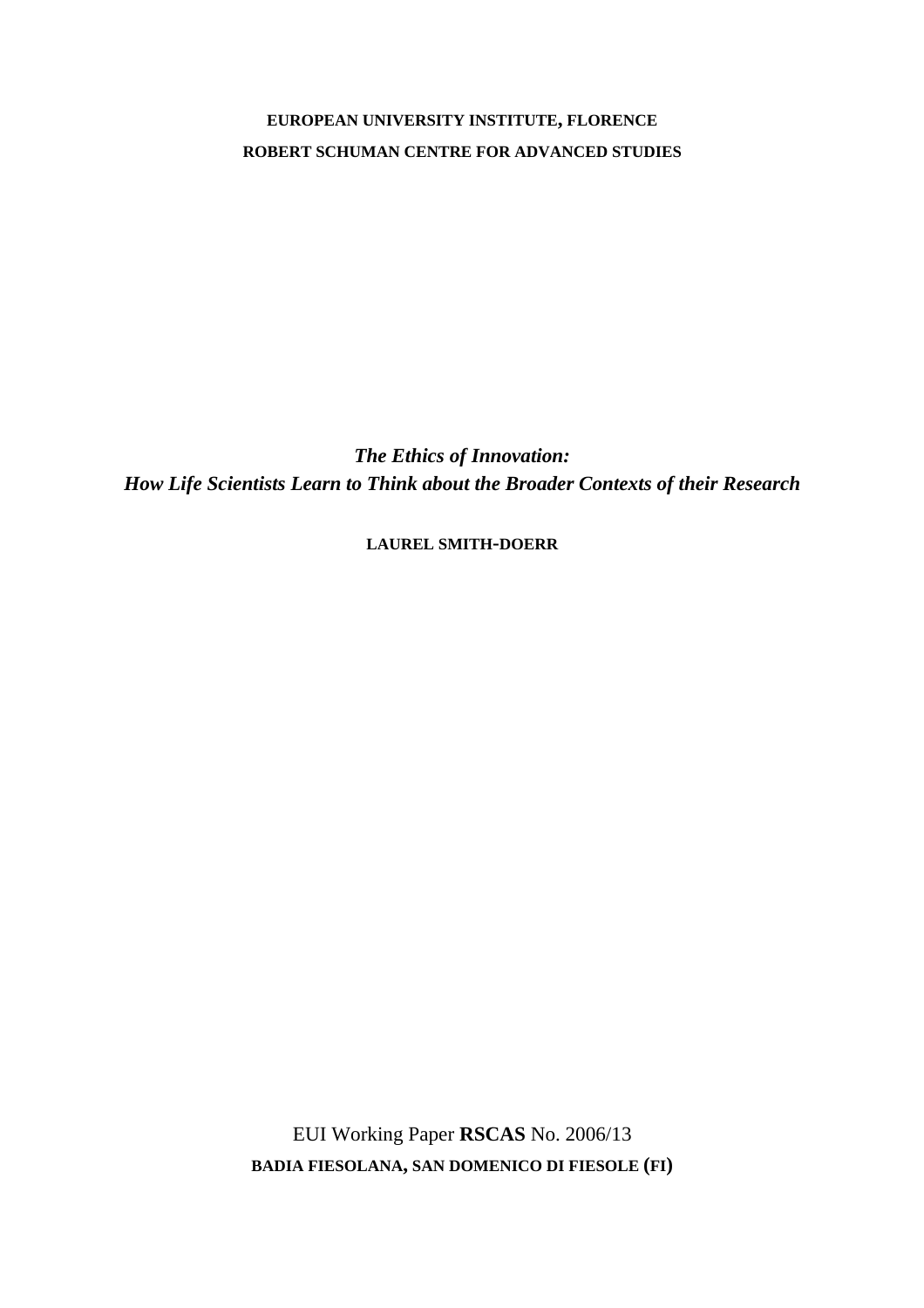© 2006 Laurel Smith-Doerr

This text may be downloaded only for personal research purposes. Any additional reproduction for such purposes, whether in hard copies or electronically, require the consent of the author(s), editor(s). Requests should be addressed directly to the author(s). See contact details at end of text.

If cited or quoted, reference should be made to the full name of the author(s), editor(s), the title, the working paper, or other series, the year and the publisher.

> Any reproductions for other purposes require the consent of the Robert Schuman Centre for Advanced Studies.

The author(s)/editor(s) should inform the Robert Schuman Centre for Advanced Studies at the EUI if the paper will be published elsewhere and also take responsibility for any consequential obligation(s).

ISSN 1028-3625

Printed in Italy in March 2006 European University Institute Badia Fiesolana I – 50016 San Domenico di Fiesole (FI) Italy http://www.iue.it/RSCAS/Publications/ http://cadmus.iue.it/dspace/index.jsp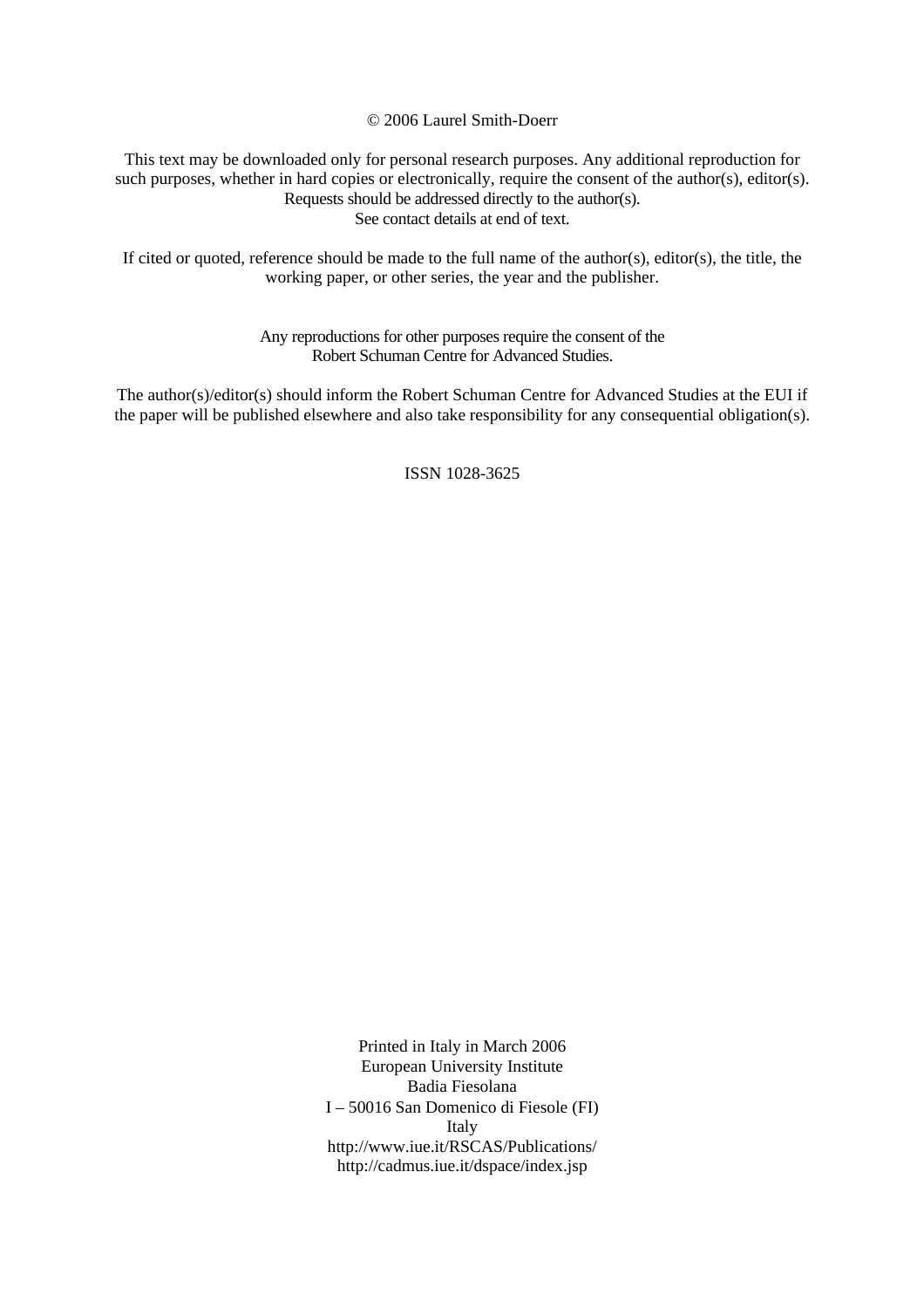#### **Robert Schuman Centre for Advanced Studies**

The Robert Schuman Centre for Advanced Studies carries out disciplinary and interdisciplinary research in the areas of European integration and public policy in Europe. It hosts the annual European Forum. Details of this and the other research of the centre can be found on: http://www.iue.it/RSCAS/Research/

Research publications take the form of Working Papers, Policy Papers, Distinguished Lectures and books. Most of these are also available on the RSCAS website: http://www.iue.it/RSCAS/Publications/

The EUI and the RSCAS are not responsible for the opinion expressed by the author(s).

#### **European Forum**

The European Forum was set up by the High Council of the EUI in 1992 with the mission of bringing together at the European University Institute, for a given academic year, a group of experts to conduct comparative and interdisciplinary research on a specific topic, which is chosen annually, under the supervision of annual scientific director(s).

This Working Paper has been written in the context of the 2004-2005 European Forum programme on 'The Role of Universities in the Innovation Systems', the overall direction and coordination of which was carried out by Professor Rikard Stankiewicz, EUI, and Dr Aldo Geuna, EUI and SPRU, University of Sussex.

The growing role of universities in the 'knowledge economy' is well known. A dynamic and wellbalanced academic system is a key engine of innovation and economic development. Doubts persist however as to whether Europe's universities are fully capable of fulfilling that role. The members of the Forum approached these issues by focusing on the following research themes: (1) Universities and the changing dynamics of knowledge production; (2) Patterns of the division of labour in research and innovation system; (3) The internal organisation of academic systems: tensions and adaptations; and (4) Diversity, innovativeness, and the governance of academic systems.

#### *For further information:*

E-mail: forinfo@iue.it

http://www.iue.it/RSCAS/Research/EuropeanForum/Index.shtml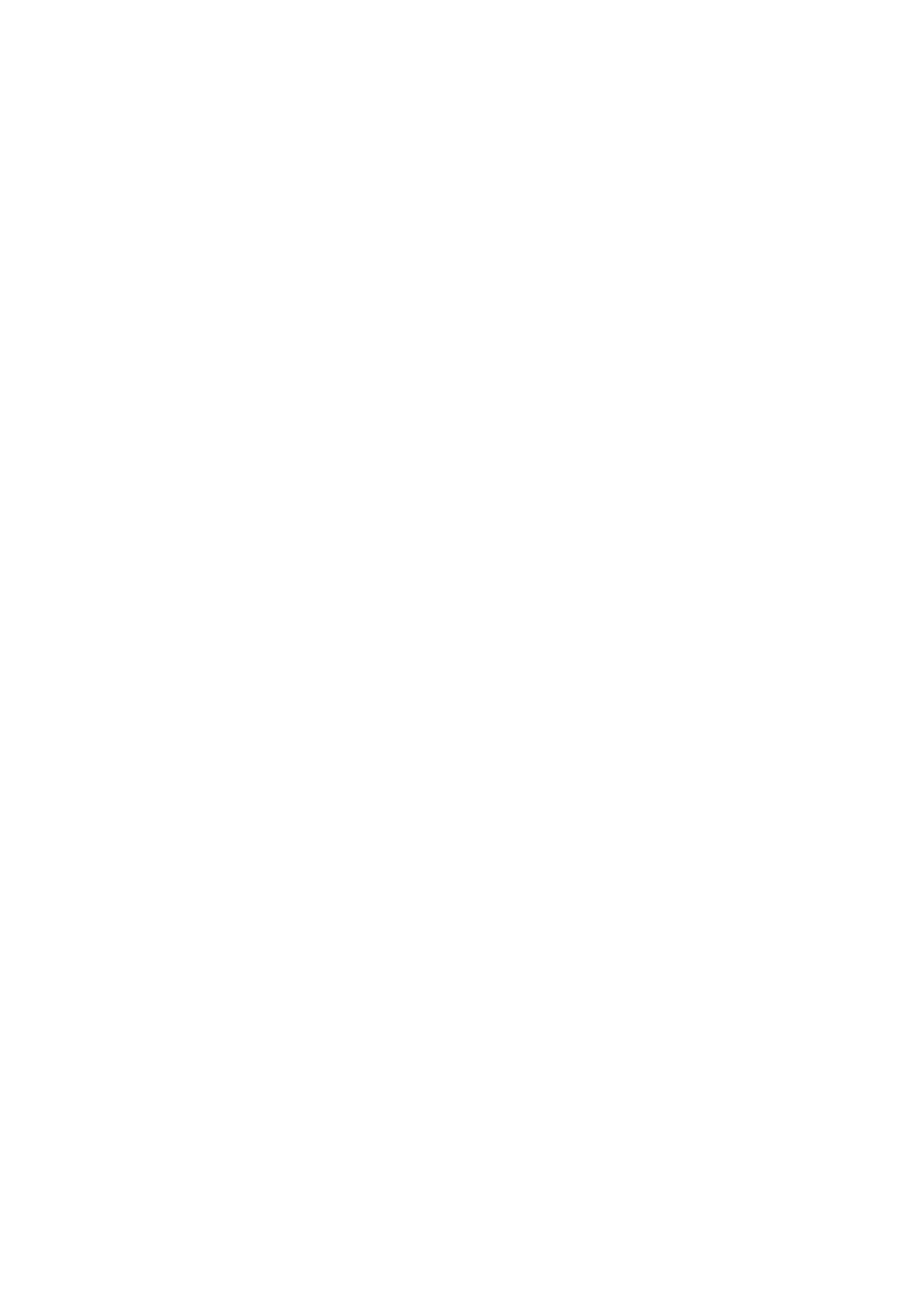#### **Abstract**

Biotechnological innovations are some of the most sought after economic outcomes of science, but also form the basis of some of the most hotly debated political issues worldwide. The increasingly complex, internationally fraught ethical issues arising from the biological sciences provide impetus for policymakers to compel basic scientists to consider the societal context of their research. Both national (US National Institutes of Health) and international (European Commission) science funding agencies set policies in the early 2000s to require investigators to be certified as educated in research ethics. Do policies for faculty members trickle down to graduate level training? Do formal courses themselves provide the locus of substantive discussion about the broader social and ethical context of the life sciences?

Data from the United States, Italy, and the United Kingdom provide answers to these questions. A content analysis of information on 161 graduate programs in life sciences with implications for human health (mainly molecular biology and biochemistry) shows that where course offerings do exist, they tend to be pro forma. While between one third (Italy) and two-thirds (UK) of the programs that list courses on their websites teach something in the way of ethics, these have been partially implemented on the margins of the curricula.

Accounts from 25 interviews across these three industrialized nations—the United States, the United Kingdom and Italy—reveals a rather traditional ethos (much like Robert Merton's norms of science) towards required ethics training: scientists should give their energy to the 'objective' curriculum, and take other requirements only as far as necessary to secure funding. About a third of the interviews, however, point to local stories where scientists do take ethical and social issues in the life sciences seriously. These scientists tend to view their activities as the exception to global science norms and their efforts as outside of, rather than in response to, national and international science policy. The paper discusses the implications of this gap between bioethics education policy and behaviour. The institutions of science are often slow to change and hollow educational requirements are ineffective at doing more than eliciting shows of compliance. More effective changes seem to occur through informal networks; further research observing the professional socialization of scientists is needed to develop more meaningful policy.

#### **Keywords**

sociology of science, bioethics, graduate education, science policy, ethical innovation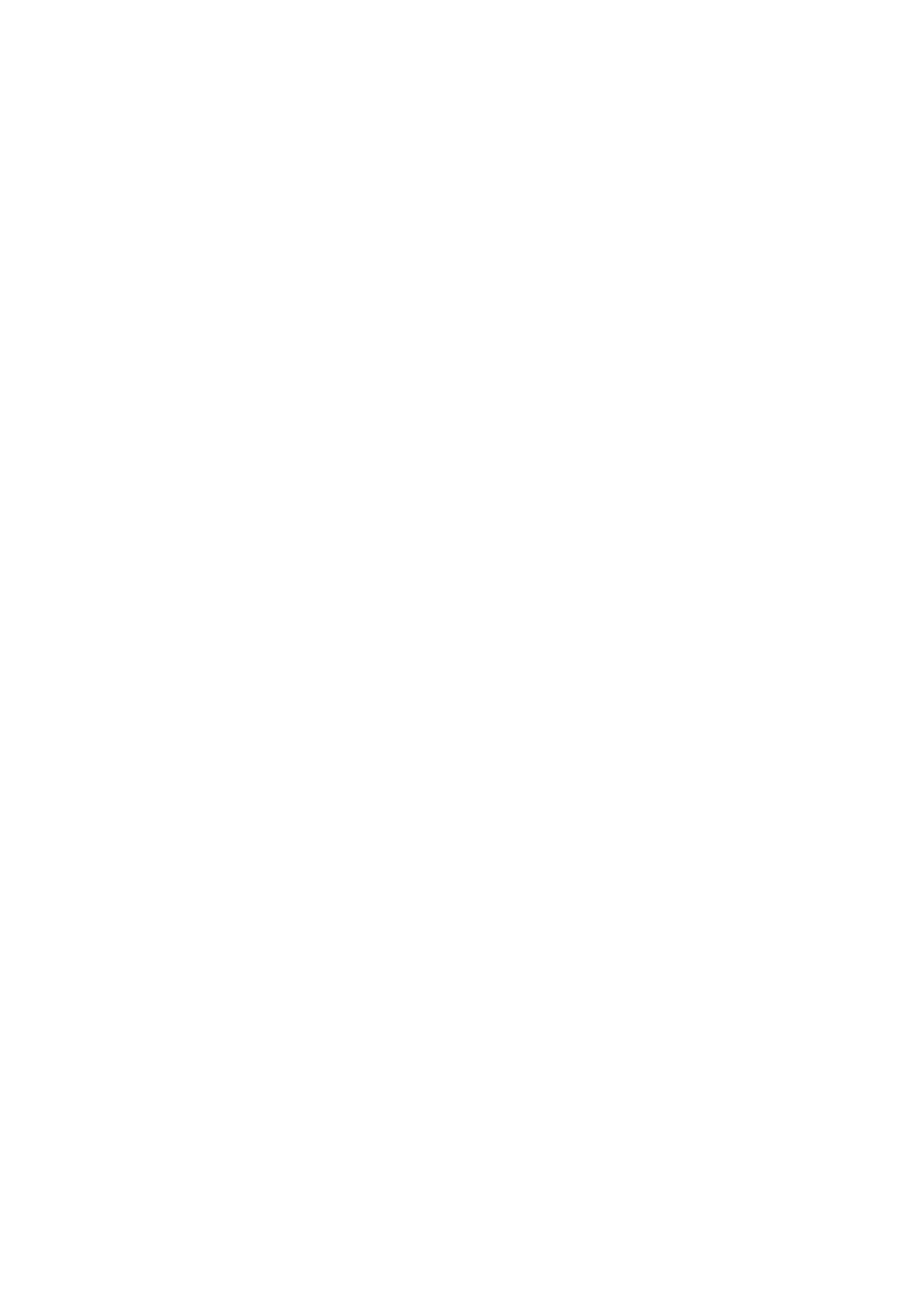#### **Introduction\***

 $\overline{a}$ 

On 2 November 2004, the residents of California voted to advance \$3 billion over the next ten years to fund embryonic stem cell research in their state. In this way, Californians bypassed President George W. Bush's 2001 moratorium on federally funded labs' development of further stem cell lines. A localregional solution was made for entering into global competition in embryonic stem cell research. Tiny stem cells have thus raised huge political, ethical, and global issues. Life scientists are more often required to reflect on such complex social and ethical dilemmas posed by research in their field.

Rapid changes in the organization of the life sciences as well as in the research itself are associated with increasingly complex ethical issues for scientists. For example, increasing ties between university labs and industrial firms have created complexities for how life sciences faculty guide their graduate students' research (Slaughter et al. 2002). Jeremy,<sup>1</sup> a faculty member with whom I spoke in the UK, described the situation as depending on how much of a graduate student's funding came from a collaborating firm:<sup>2</sup>

Jeremy: If a student were purely funded by a company, we would have to negotiate more. If the company wanted to dictate exactly what a student did, I'd have to decline the money.

Author: That's quite a strong statement!

Jeremy: [laughing nervously] well, I meant that sort of tongue in cheek. Clearly there would just have to be careful negotiation.

Relations with industry are not new to academia (Noble 1977). The 1880s saw many pharmaceutical industry develop ties with university (Swann 1988). There are now greater expectations that faculty will have a significant portion of their research funded by industry, particularly in the biological sciences (Mowery et al. 2004). And as Jeremy's awkwardness about the dilemma over funding students with industry money shows, ethical issues arising from the changing organization of university science do not lend themselves to simple answers.

The large and growing literature on university-industry relations demonstrates an academic selfreflexivity about the role of the university in society. Attention to the 'social responsibility' of science is not new: during the 1960s scientists in Europe and the US (particularly students) self-organized to bring attention to broader issues like nuclear power (Moore 1996; Ravetz 1971; Blume 1974). Recent science policy developments (i.e., for research funding) that require scientists to consider the social and ethical implications of their work, however, put a post-modern twist on this reflexive turn (Rip 2004). All scientists, even if they never actually lived in an ivory tower, are now expected to be more

<sup>\*</sup> This paper was presented at the final symposium of the European forum on The Role of Universities in Innovation Systems in June 2005 at the European University Institute in Florence, Italy. I thank the forum organizers Rikard Stankiewicz and Aldo Geuna for many helpful comments on this project. Thanks to Paula Rayman, Stéphane Malo and Sydney Halpern for insightful suggestions on the paper. I thank Pier Patrucco and Petri Rouvinen for practical help with data and analysis. An earlier version of the paper was presented at the Sociology of Bioethics conference, March 2005, Washington DC. I am grateful to Kaat Smets for research assistance. The Robert Schuman Centre for Advanced Studies at the European University Institute kindly supported me with a Jean Monnet Fellowship during this research. Any errors or omissions are my own.

<sup>1</sup> All respondent names are pseudonymous to protect confidentiality.

<sup>2</sup> Note that the Medical Research Council, a major funder of life science PhD students in the UK, has a program precisely to elicit industry funding for graduate students. The professor in this interview, Jeremy, did not have graduate students funded under these 'Collaborative Studentships,' but did have students working with him on industry funded projects. Collaborative Studentships, however, do not guarantee clear guidelines. Beyond the firm's required amount of student funding and the student's required time working in the firm, the rules are not very clear. In the Handbook on MRC Studentships (www.mrc.ac.uk/handbook 04-05.doc, accessed 2 May 2005) the brief guideline is that partnerships with industry should spell out intellectual property issues beforehand and, 'the agreement should not in any way prohibit the student from achieving a PhD within a reasonable time.'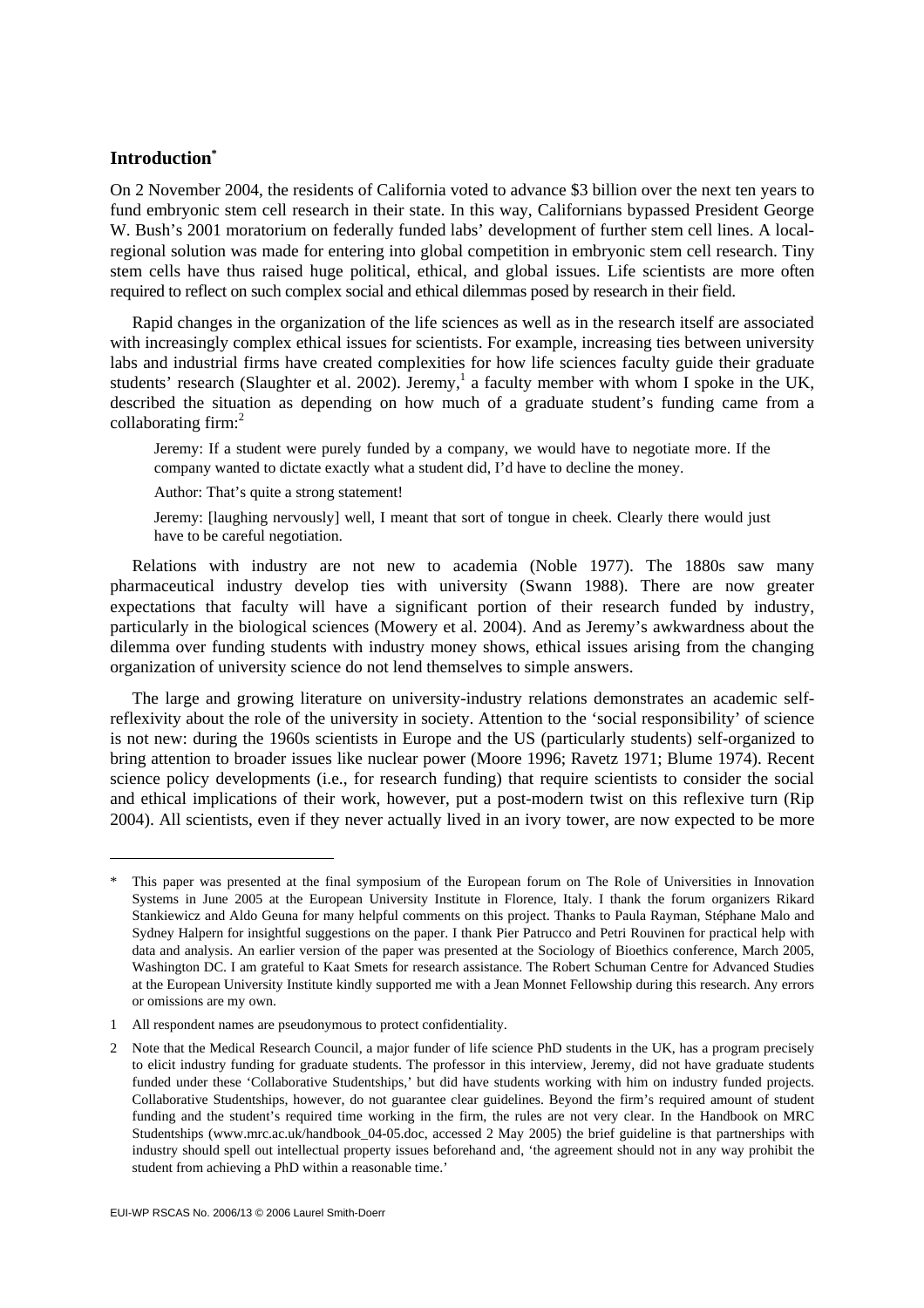than specialists. Scientists must discuss the broader implications of their work, including the ethical components. How do life scientists learn about the complex ethical dilemmas posed by innovation in the research and organization of their field? Furthermore, do scientists' responses to ethics training policies differ by national contexts or display more of a global rationalization process? This paper addresses these questions with an analysis of ethics education for PhD students in US, Italian and UK universities. To assess whether the routinization of ethics training for graduate students has occurred across nations and universities by ranking, content analysis of available information on graduate programs is employed. Interview data gathered in the three nations addresses how academic scientists perceive the policy requirements and their views about discussing and teaching the broader contexts of science. But first of all the policy, national, and theoretical contexts of this study are described below.

#### **Policy Contexts: Criticisms of Current Bioethics Education and Policy**

In traditional philosophy, ethics is defined as a rather static set of standards for conduct based on a system of moral values. Casper (1998: 138) offers a more practical definition of ethics as 'a set of concrete social practices that can be captured [by] examining the social processes and judgments underlying what comes to count as an acceptable practice.' Casper's definition points to the difference between practical and analytic philosophy. Another important dimension to ethics, however, is described by Evans (2002: 14) as a thinning of ethical discourse to calculable argumentation in which 'not only the link between means and ends, but the features of these preferred ends…make the debate feel thin.' Specifically, the 'means' of biological scientific developments are now only required to respect individual autonomy (human subjects), while societal ends are ignored (e.g., what do we owe to future generations). This paper takes both of these sociological contrasts to analytic philosophy ethics as more practical and thicker substance for discussion—as key to understanding how life scientists learn to think about ethical issues.

Scientists tend to dislike policies for required bioethics education. But the increasingly complex, internationally fraught ethical issues arising in the biological sciences provide impetus for policymakers to compel traditionally 'objective' basic scientists to consider the societal context of their research. Both national (US National Institutes of Health) and international (European Commission) science funding agencies set policies in the early 2000s to require investigators to be certified as educated in research ethics. The adage comparing attempts at moving academics in the same direction to herding cats seems an apt metaphor for discussing policies that require conformity from scientists. Unlike cooperative sheep, cats scatter in all directions at efforts to round them up. Scientists are curious cats who scatter, feline-like, at attempts to corral them with policies. Politicians and policymakers point to public distrust of science in their attempts to herd scientists. David Guston (2000) argues that the establishment of the Office of Research Integrity and other moves by the US Congress to regulate science shows that the social contract—the trust in science to monitor itself—had broken down by the 1980s. Guston notes academic misconduct scandals as one source of public distrust in science.<sup>3</sup> The rapidity with which American biotechnology firms formed Ethics Advisory boards in the late 1990s following the splashy news of Dolly the sheep's cloning in the UK might also be interpreted as means for coping with a generally distrustful atmosphere toward science.

Thus in the US at least, we might expect that Ph.D. students in the life sciences would receive some training in research ethics. The main federal funding agency in the US for life scientists, the National Institutes of Health (NIH), began in October 2000 to require grantees complete certified trained in

<sup>3</sup> Of course, other visible issues also raised serious concerns about science during this time. The public had reason to distrust the development of nuclear power with the 1979 Three Mile Island accident in the US and the 1986 Chernobyl radioactive contamination in Russia. The pharmaceutical industry had its problems with public trust also, as when thalidomide was found to cause congenital malformation in the 1960s.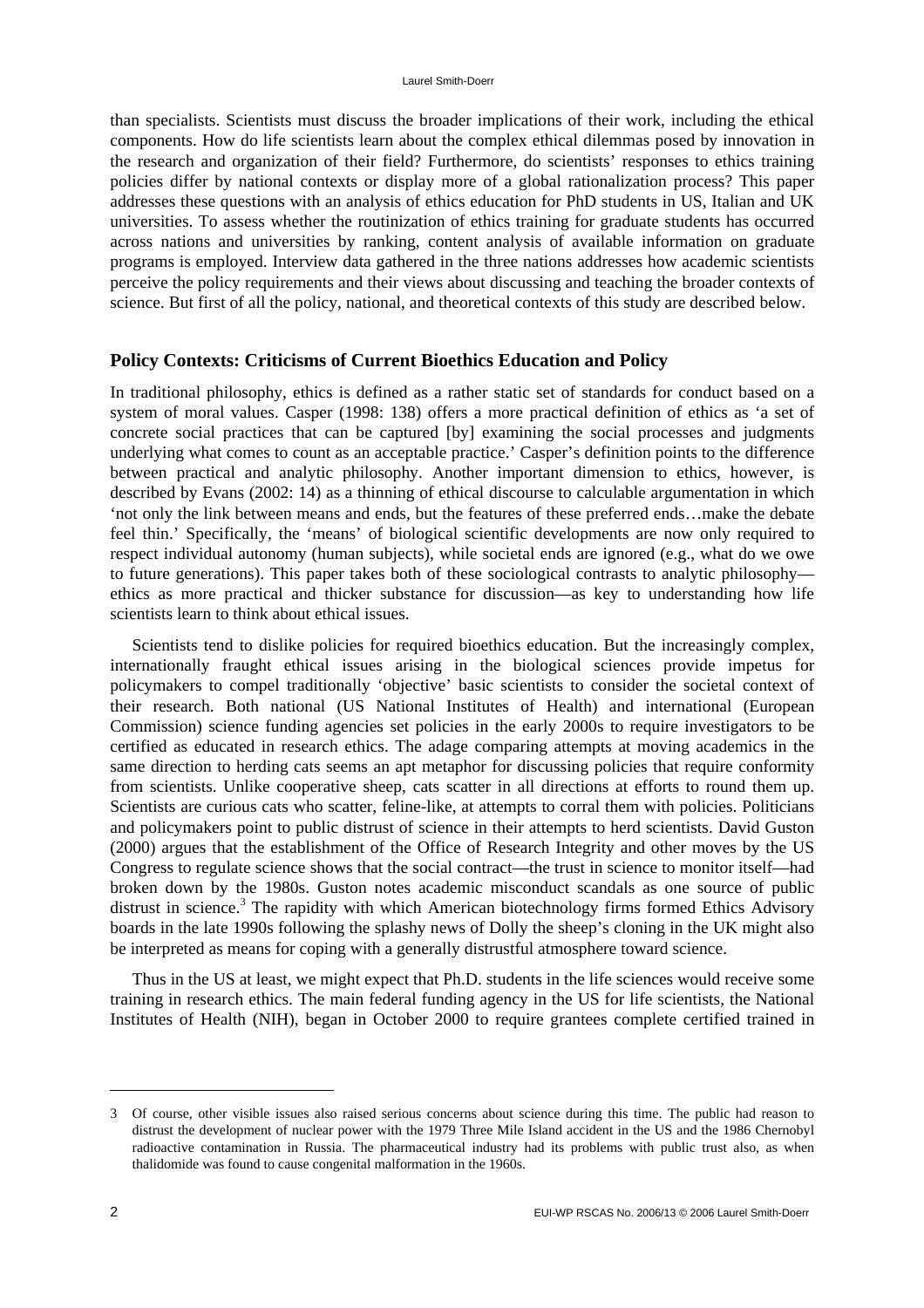research ethics (primarily in the treatment of human subjects). In so doing, the NIH asserted that life scientists and scientists-in-training, not just clinicians, need to consider the social implications of their work.

One common way for investigators to attain certification is via a website. Closer investigation reveals that passing the course is mostly accomplished by clicking through dozens of web pages, and by answering a few simple multiple choice and matching questions along the way (see Box 1 for illustration). Overall, the 'certification' seems a rather superficial way to ensure the diffusion of knowledge about protecting human subjects and research ethics generally. Yet this is a significant change from the previous policy of no ethics training at all. Because so many pre-doctoral students are funded through NIH resources, graduate courses in research ethics should also be in evidence. In 1997, 44.9% of all biomedical graduate students educated in US universities received federal funding, and about 75% of those received funds from the NIH (NRC 2000: 24). Accordingly, NIH mandates such as this ethics training certification should have an effect on graduate programs. However, the majority of programs provide ethics training only to those students who are funded on NIH training grants, because they are required to do so (Mastroianni and Kahn 1998).

### **Box 1. Sample question from 'Human Participants Protection Education' online course to certify investigators as educated in ethics**  An institutional review board is: A. A group of pharmaceutical experts within the Food and Drug Administration that o has been given authority to regulate research involving human participants.  $\blacksquare$  A diverse panel of men and women over age 65 established to represent the health and safety issues of elderly human research participants. C. A diverse group of qualified individuals, authorized by Congress to regulate federally supported research that involves human participants. The overview of the web-based course can be found at: http://cme.cancer.gov/clinicaltrials/learning/humanparticipant-protections.asp

The picture in US universities reveals that the attitude of life scientists toward NIH ethics education policy is fundamentally one of minimal compliance (Smith-Doerr 2005a). In 2001, relatively few courses appeared in the ethical and social implications of research in biochemistry and molecular biology graduate programs. Two-thirds of the 50 universities sampled did not list any required or elective courses in their graduate program information online. Graduate programs interpret the federal policies so that while ethics courses are formally offered, departments have isomorphically adopted a model of giving no or low credit (and legitimacy) to them. US graduate programs decouple formal policy from practice (i.e., the partial implementation of ethics courses on the margins of curricula). In conversational interviews with academic life scientists in the US, however, Smith-Doerr (2005a) found variation in how seriously individuals took the importance of the broader implications of their work. Some are very serious and thoughtful about the issues, but view their interest as something to be pursued *outside* of NIH enforced policies. Others view the policies as bothersome and the issues as beyond their purview as 'objective' scientists. The professionalization of bioethics may encourage scientists' hands-off attitude if bio ethicists claim the domain for themselves.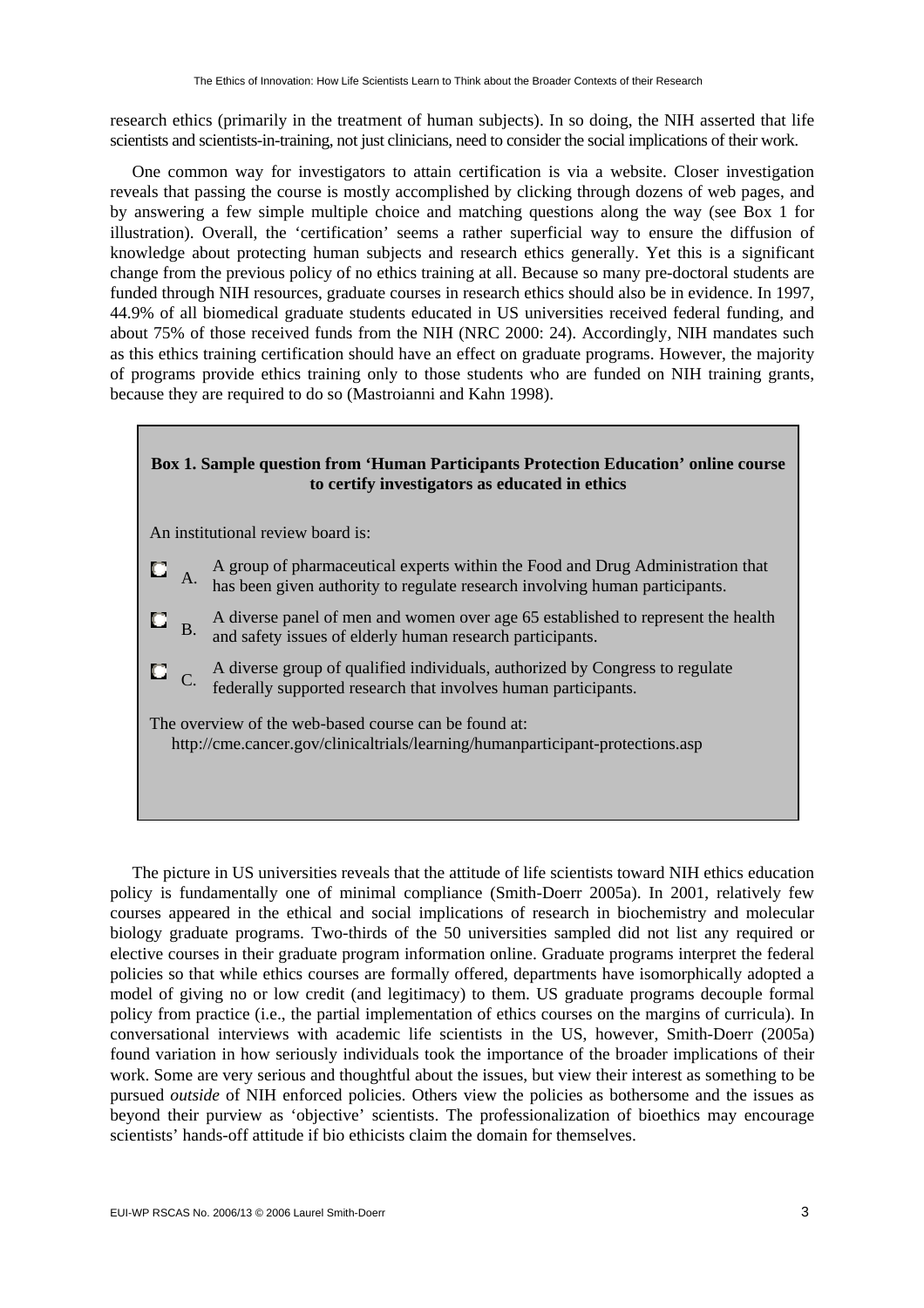Yet this paper goes beyond noting that the bioethics policies as designed are not working out in scientists' minds. This paper joins the sociological literature that tries to understand the social context of bioethics (De Vries 2003).<sup>4</sup> Bioethics is now an institutionalized niche, and has been criticized by social scientists for its narrow and shallow treatment of a set of standardized ethics issues such as informed consent (Evans 2002; Corrigan 2003). The broader policy context of bioethics in the United States, as John Evans (2002) charts in the Human Genome Project and Sydney Halpern (2005) illustrates in clinical vaccine research, is one in which an earlier, deeper debate thinned into a rationalized formula. Part of this thinning can be attributed to the role played by Congress in calling for simple ethical principles that could be enforced by federal funding agencies. But it can also be attributed to the active professionalization of bioethics. As analytic philosophers and lawyers formulate standard bioethics case studies with 'answers' that often reveal a narrow legalistic view, they edge out more complex perspectives on ethical issues (e.g., theological, social scientific). Indeed, some bio ethicists have themselves criticized their burgeoning profession for its narrow treatment of ethical issues. Turner (2004), for example, chastises the bioethics agenda for leaving out the links between poverty and health.

Scholarship from the growing literature on the interaction between social movements and science (e.g., Moore 1996; Kleinman 2000; Frickel 2004; Halpern 2004; Hess 2004) supplies a perspective often ignored by conventional bioethics. For example AIDS activists' relations with life scientists help shape what Epstein (2005) calls 'bio political paradigms,' such as how governmental science agencies define minority groups like gays and lesbians. On the other hand, Reardon (2005) illustrates the barriers to indigenous people groups for entering dialogue with life scientists during the process of defining racial categories. The ways power and organization of activist groups shape their relationship to the life sciences is an ethical issue which bioethics ignores. A better understanding of social movements is just one way a sociological perspective can usefully inform ethics education.

#### **National Contexts: Life Scientists in the US, the UK and Italy**

The US, the UK and Italy lend themselves to this cross-national study because there are enough similarities to make a comparison, but key variations that provide enlightening contrasts. All three nations are among the top ten in the world in their percentage of highly cited scientific publications (King 2004). While all three national governments aspire to innovation in biotechnologies, the US clearly has had the central role in biotech industry worldwide, and the UK has a strong lead in Europe. Comparative analysis of university and industry biotech innovation networks has shown Italy to be much less involved than the US or UK, but Italy is still a player unlike other isolated European nations such as Spain and the Netherlands (see Owen-Smith, Riccaboni, Pammolli and Powell 2002: Figure 1).

These nations vary in research funding sources and levels. The US is viewed (especially by Europeans) as having generous federal funding, UK science is more often funded by private foundations (such as the Wellcome Trust), and Italy has the lowest research funding among industrialized nations. For example, private sector R&D spending is almost 2% of the US GDP and about 1.2% of the UK GDP but only 0.5% of Italy's GDP (King 2004). Although Italy has a rich history in science since Galileo, currently Italian scientists are on the periphery in terms of research funding. Consider the comment recently made to the author by an Italian life scientist who has given up applying for research funding from the European Commission: 'When you have to write an application for the EC, you have to keep in touch with agencies that know how to write these proposals, it is so complicated…. There are some questions and forms we do not even know what they are asking.' The severe competition for limited euros means labs in European nations without the

<sup>4</sup> Although this paper differs somewhat in focusing less on bioethicists themselves and more on how bureaucratization of bioethics policies facilitates a gap for life scientists, that which De Vries (2003: 288) notes 'between 'paper values'what people say—and 'real values'—what people do.'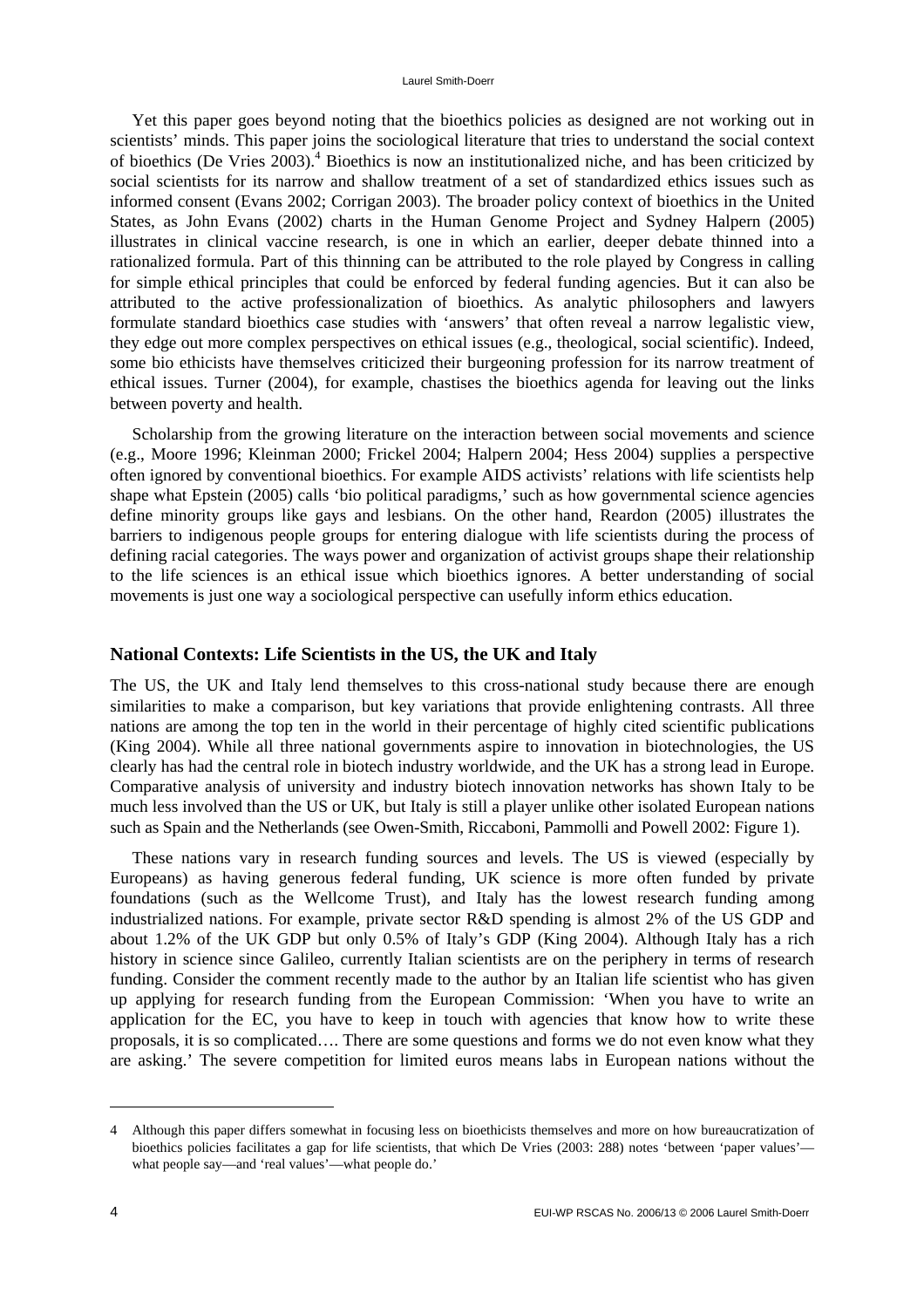funds to hire the subcontractors to write their grants will continue to go unfunded. And while Italian university labs are much more likely to receive funding from their national government than from the EC, the amounts are so small that faculty often lack basic necessary funds for research. Another respondent in an Italian university explained that they even have to share glassware for experiments with other labs. In my observations, this level of equipment worry was never expressed by American or British life science professors. (The closest I've heard is an American technician complaining about how much glassware the undergraduate RAs break). It is important to learn from settings where scientists have to struggle for basic resources to predict what will happen if support of science stagnates in the US and UK. Will there be similar or different ethical dilemmas facing scientists?

Political cultures for the nations vary greatly as well. Consider embryonic stem cell research. The US currently seems ambivalent toward stem cell research; the UK has landed on the side of no legal restrictions to this scientific inquiry; while Roman Catholic Italy currently forbids any preservation of embryos resulting from in vitro fertilization, which is the source of most stem cell lines. Generally, European publics are more critical consumers of biotechnologies, more sceptical of corporate sponsorship of research, and more willing to engage in public debate on science and technology issues than Americans. For example, the European Union evinces greater nuance in the debates over genetically modified food and bovine growth hormone, attending to broader issues such as how new technologies will affect the cultural tradition of small European farms and dairies (Kleinman and Kinchy 2003). In Italy, funding bioethics is a national priority and there seems to be public awareness of potential pitfalls in new biotechnologies (Berlinguer 2003).

Higher education systems also differ. Italian universities have granted a PhD only since 1985.<sup>5</sup> The doctorate in the US in many ways builds directly on the undergraduate curriculum. The UK has long used a tutorial system and is only now beginning to introduce curricular requirements to the doctorate. The US is a much larger university system, also. As Table 1 shows, there are 261 doctoral granting universities in the US, compared to 77 Italian and 76 UK universities.

While Table 1 describes a variety of relevant points of comparison between Italy, the UK and the US (in university systems, life sciences research funding and regulation, and religious affiliation) a detailed comparison is beyond the scope of this paper. One generally occurring difference in Table 1 is the much greater diversity within the US than within the European nations.<sup>6</sup> The United States has more kinds of universities, more inter-regional mixture of students, a greater variety of research funding sources, a more complex legal approach to stem cells, and greater variety of Christian religiosity.

<sup>5</sup> Prior to 1985, the old Italian laurea degree with its research thesis requirement was considered ample educational preparation for university teaching and scientific research positions. In 1999 Italy signed on with the standardized 3 cycle European 'Bologna process' of university education. The first cycle of university education is 3 years (the new laurea degree). The laurea specialistica is the second cycle, +2 years of specialized study (this is somewhat like the old laurea degree and compares to a Master's degree). The doctorate constitutes the third cycle.

<sup>6</sup> Perhaps greater diversity generally in the US is due in part to a much larger American population, a larger and varied landmass, the country's geopolitical history of immigration waves from different continents, and its frontier conquering mentality. Diversity among American universities has been attributed to the decentralized, regional system. The Morrill Act designed land grant colleges to meet provincial, practical needs and to educate a wider population in contrast to a nationally centralized, elite scholar focused European system (Rosenberg and Nelson 1994).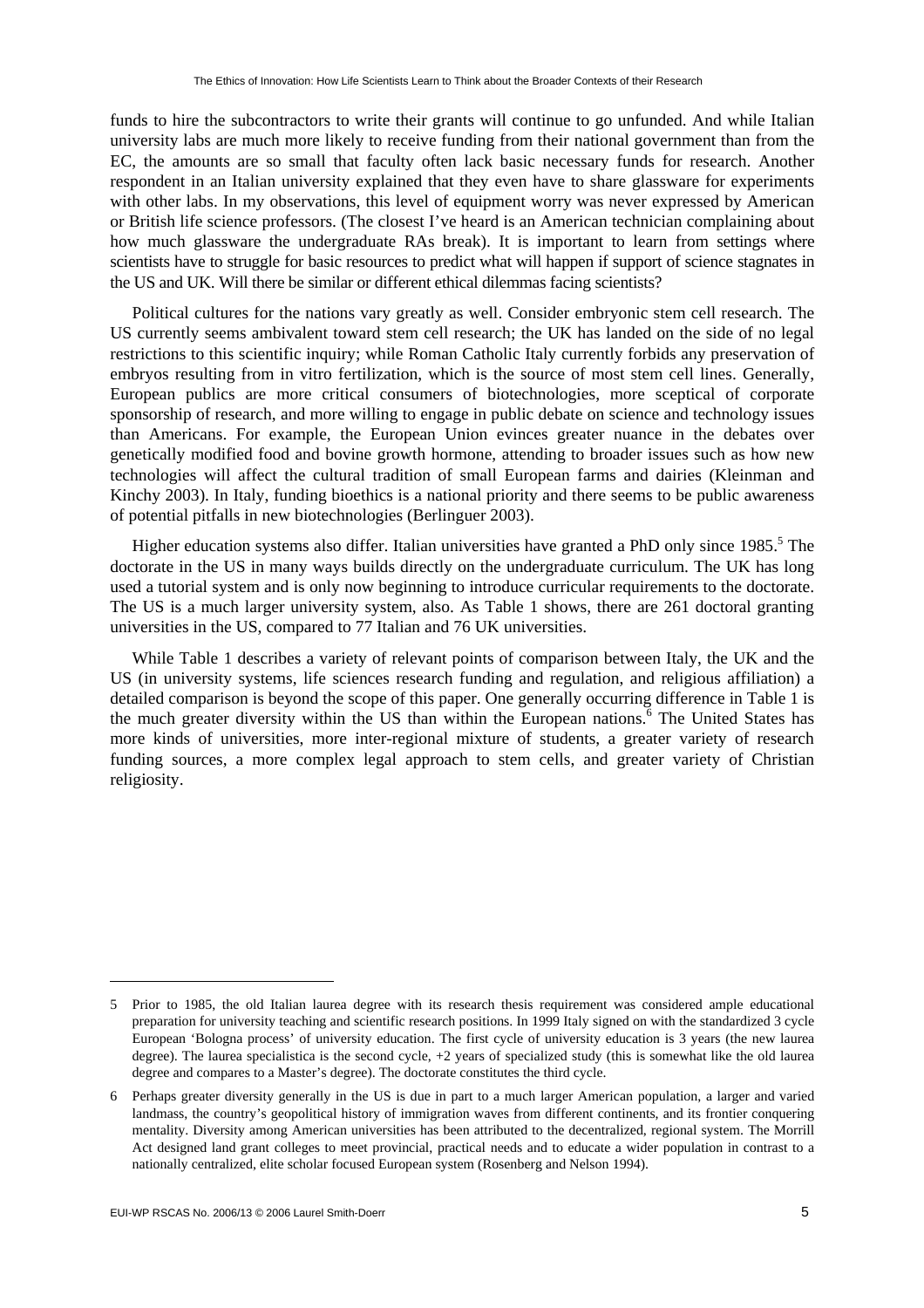|                                                                 | <b>Italy</b>                                                                                    | <b>United Kingdom</b>                                                                                     | <b>United States</b>                                                                                                                                |  |  |
|-----------------------------------------------------------------|-------------------------------------------------------------------------------------------------|-----------------------------------------------------------------------------------------------------------|-----------------------------------------------------------------------------------------------------------------------------------------------------|--|--|
| Universities'<br>ownership                                      | Of 77, about 80% are<br>public at national level,<br>with a few private<br>(often Catholic).    | 76 public/national<br>universities, reform in<br>1992 made<br>polytechnics into<br>universities.          | Of 261 doctoral granting<br>universities, 166 public/state<br>funded and 95 private (some<br>religious and some secular).                           |  |  |
| Early history of<br>universities                                | First university in<br>Europe: Bologna in<br>1088.                                              | Oxford University<br>founded in 1249.                                                                     | Harvard University founded<br>in 1636. Morrill Act founds<br>land grant universities in<br>1862.                                                    |  |  |
| <b>Regional mobility of</b><br>university students              | Low                                                                                             | Medium                                                                                                    | High                                                                                                                                                |  |  |
| <b>Prominent university</b><br>in life sciences, for<br>example | Milano: with 15 of<br>Italy's top life sciences<br>research institutes and<br>hospitals nearby. | Cambridge University:<br>13 Nobel laureates<br>since 1958 at the<br>Laboratory of<br>Molecular Biology.   | Stanford University and<br><b>UCSF: Cohen and Boyer</b><br>genetic engineering patents<br>grant over 350 licenses and<br>\$27 million in royalties. |  |  |
| Life science research<br>funding                                | National, overall low<br>research funding.                                                      | <b>Research Councils</b><br>(MRC, BBSRC),<br>private trusts<br>(Wellcome foundation),<br>some industrial. | National Institutes of Health<br>are main source, also funding<br>from industry, NSF,<br>foundations, regional<br>governments.                      |  |  |
| Legal approach to<br>embryonic stem cell<br>research            | Banned, as any frozen<br>storage of IVF eggs is<br>illegal (but see 2005<br>referendum).        | Legal and supported for<br>legitimate research<br>purposes.                                               | Legal but 2001 moratorium<br>on developing any new lines<br>with federal funds, CA votes<br>in 2004 to support in-state<br>research.                |  |  |
| <b>Religious</b><br>background of<br>population                 | Roman Catholic<br>(strong Vatican lobby).                                                       | Anglican Christian<br>majority, with atheist<br>minority at least 15%<br>of population.                   | Protestant Christian (various<br>denominations) majority,<br>increasing conservative vs.<br>progressive polarization on<br>political issues.        |  |  |

#### **Table 1. Brief comparison of national contexts: a few relevant illustrations**

Data sources include: Eurydice; US National Center for Education Statistics; UK Census; Nobel Foundation.

The European comparison, however, goes beyond the national policy level; there are also the effects of international policies made by the European community to consider. In 2001, the European Science Foundation formed an advisory group that recommended national level certification for clinical investigators, including training in ethical issues (ESF 2003). The European Commission's 2002 requirements for research funding applicants to consider 'Science in Society' under the '6<sup>th</sup> Framework Programme' is probably a closer parallel to the NIH's ethics education requirement in funded research. Yet the Science in Society measures are wider, calling for scientists to consider issues such as how their research can be best communicated to public audiences.

#### **Theoretical Context: Institutionalizing Science**

The sociological literature on institutions considers them to be broader patterns of behaviour than are represented by specific governmental policies. For example, Edelman and colleagues (2001) demonstrate how policies that are supposed to bring greater diversity into US firms come to be watered down and flow into established institutional channels. Managers came to define 'diversity' as hailing from different regions of the US or having different religious backgrounds. In this way, managers' rhetoric sounds like new policy but their behaviour conforms to well institutionalized practices of hiring and promoting others who look much like themselves. Generally speaking,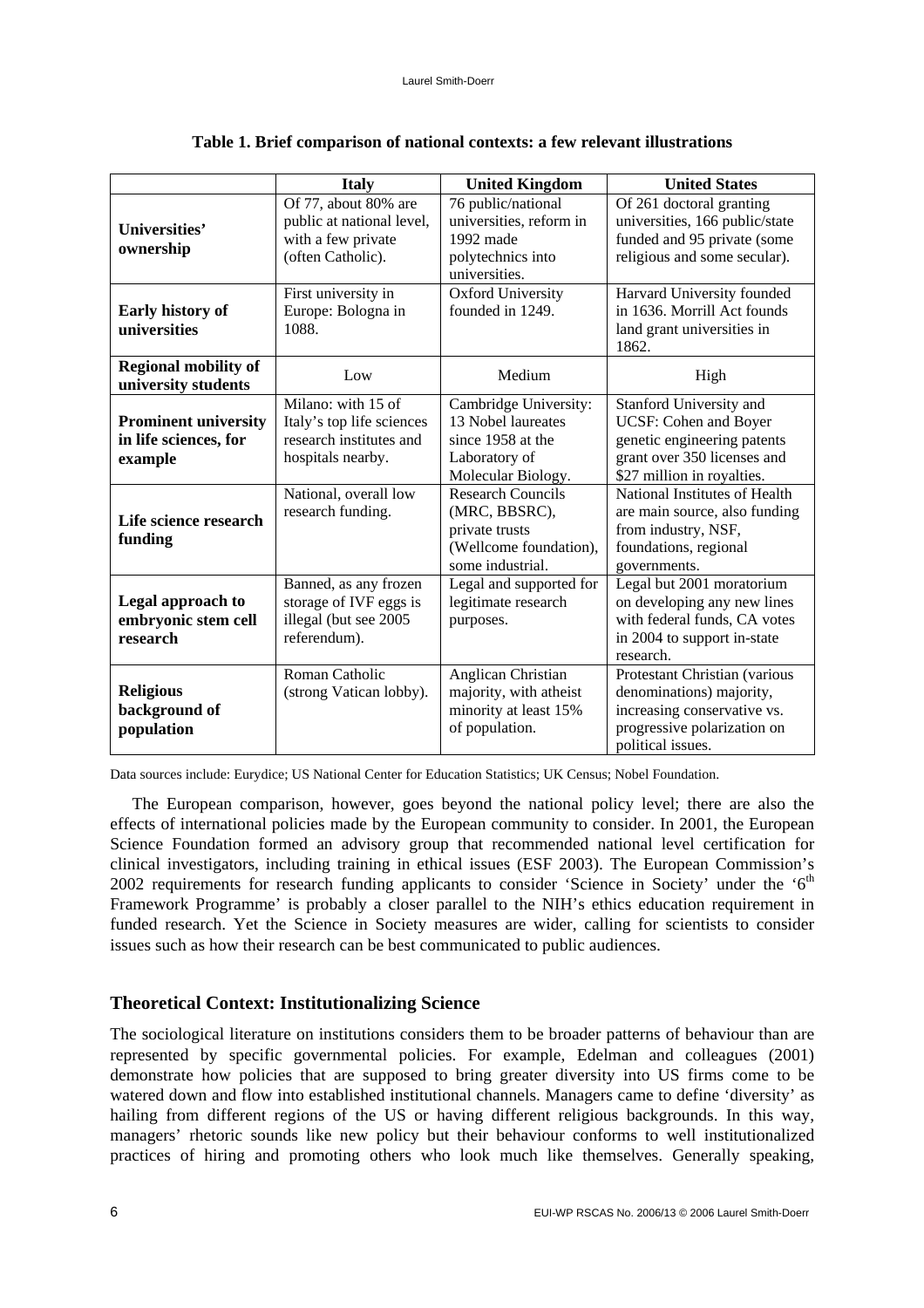institutionalists tend to focus on the ways policy operates as myth more than do political sociologists who instead emphasize how policy shapes peoples' behaviour.<sup>7</sup>

Neo-institutionalism describes a global ethos of science. Drori, Meyer and colleagues argue that a world system of rationalized, homogeneous science policy has arisen since World War II (Drori et al. 2003; Meyer et al. 1997). During this period the rise of science ministries that make formal science policies has created similarity among the nations of the world (Drori, Meyer, Ramirez and Schofer 2003). In focusing on social conformity, this line of research connects to the 'old' institutionalism of science led by Robert K. Merton (1973). Merton outlined an ethos of science, norms that ideally would be universal among scientists. New institutionalism of science departs from the old by focusing less on the functional necessity of institutions and more on the standardized discourse of rationality. Although good at predicting organizational level homogeneity, Drori and Meyer's version of neoinstitutionalism fails to provide analysis of scientific actors who strategically define their domain of expertise (Gieryn 2004).

Although not often applied to scientific institutions, some recent neo-institutionalist scholarship seeks to understand heterogeneity as well as homogeneity across the globe. Moving beyond mere criticism of the neo-institutional emphasis on stability and similarity, a literature has developed on institutional change (Clemens and Cook 1999; Lounsbury and Ventresca 2002; Colyvas and Powell 2005). For example, in broadly considering institutional change, Schneiberg (2005) synthesizes a more instrumental, economic perspective (where change represents an efficiency gain) with a more cultural, sociological view (challengers de-legitimate the old ways). Yet equating institutional change with 'new replaces old' leaves out the possible coexistence of old and new modes (Smith-Doerr 2005b). The practice of science in its heterogeneous, contested detail seems to belie the assumption of institutional change as a unidirectional transformation from one way of thinking to another. The boundaries of science are one particularly conflicted region, for example (Guston 2000; Gieryn 1999). Where social and ethical issues meet science, we might expect to find contested terrain.

#### **Data and Methods**

To assess the extent of ethics training in life science graduate programs, I conducted a content analysis of course information available on the websites of US universities in 2003, UK universities in 2004, and Italian universities in 2005. In order to understand the more informal side of educating scientists to think about broader social issues of their work, I interviewed life scientists working in universities in these same three countries.

For the content analysis, the US sample was selected randomly to provide a more representative picture. The sampling frame was provided by the list of all American universities with life science PhD programs ranked by the National Research Council (1995). I selected a stratified random sample of about 25% of the schools (N=50). The sample was stratified by the prestige of the university's ranking in Biochemistry and Molecular Biology. I coded all of the top ten programs because these are the most visible. If mimetic isomorphism (DiMaggio and Powell 1983) is in progress, these are the schools that would be the source of copying. Also, the elite ten confer nearly a third of life science PhDs (see Smith-Doerr 2004 for further discussion of the graduate program categories). I randomly selected 20 schools in each of the other two categories: ranked 11-50, ranking 51+. Life science is an evolving area of knowledge, and the lack of standard departmental/program names reflects the interdisciplinary nature of the enterprise. Based on conversations with knowledgeable interlocutors, I chose to focus on Molecular Biology as the most central to life science. When searching a university selected from the NRC list, I searched for the department most closely representing the study of molecular biology.

<sup>7</sup> I am indebted to Ann Orloff for this observation.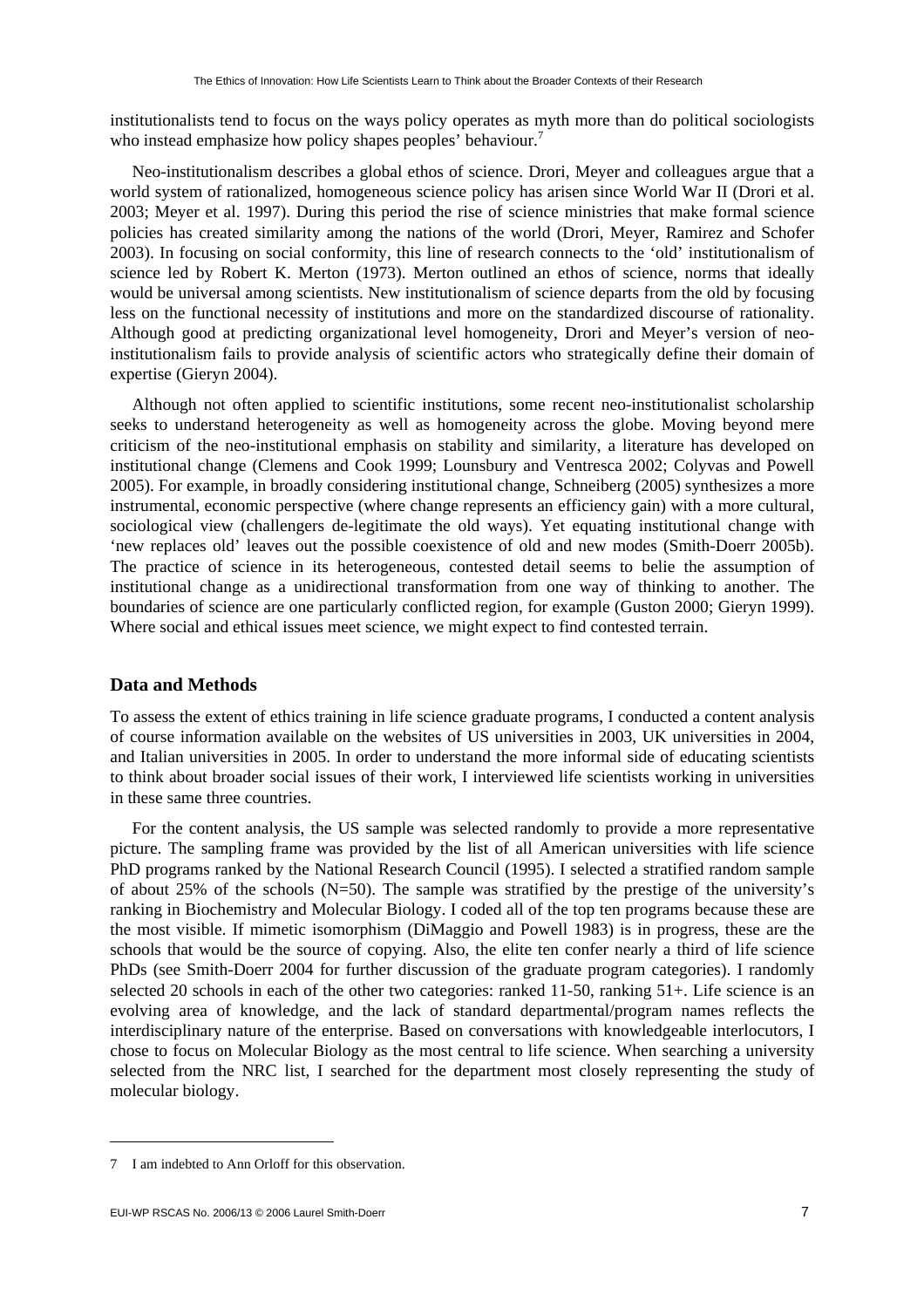To have a comparable number of cases in the European countries, I analyzed the entire population of universities in the UK and Italy that have graduate programs in the life sciences applicable to human health (e.g., molecular biology, biochemistry).<sup>8</sup> The number of UK universities analyzed is 58, the list comes from the UK's Research Assessment Exercise (2001). The British government assesses all of its university programs every six years, and gives rankings on the effectiveness of the research departments. I used the list for the Biological Sciences and deleted those universities that only had zoological or agricultural programs. The RAE rankings range from 2 (lowest score) to 5\*. Only nine programs were allocated the 5\* ranking, so this is similar to the US top ten ranking by the NRC. The Italian university list was compiled from the online database of the Italian science and technology ministry (MURST), statistics office (http://www.miur.it/ustat/). The list includes all universities in Italy. A search collected 53 Italian universities that include graduate education in the life sciences. The ranking for Italy is more problematic, because as yet there is no government or scientific community organization ranking of all schools. However, the Conference of Italian University Rectors (Conferenza dei Rettori Università Italiane-CRUI) has conducted a study of research universities by impact of citations to their publications (per researcher) in ISI journals (Breno, Fava, Guardabassa and Stefanelli 2002). The CRUI lists for biological and chemical sciences (Appendix tables 33 and 35) were used to select the top ten Italian universities. It was assumed that the several universities not included in this report would not have been among the top ten.

One caveat of studying website content is reliance on a particular type of information. Perhaps some schools have more resources for web design than others. In 2003-4, every school sampled in the US and UK had a professional-looking website for a biochemistry/molecular biology related program. All Italian universities sampled in 2005 also have professional websites, and the vast majority have a website for some related life science program. There are differences in the extent of information provided about PhD programs on the web, and this was taken into account in the analysis. I did use a rather conservative measure of whether a program had ethics training. For example, Harvard was coded as having an ethics elective solely because one course, 'Stem Cells and Cloning,' was described as: 'An advanced course in developmental biology. Embryonic and adult stem cells in different organisms will be examined in terms of their molecular, cellular and potential therapeutic properties…. Current findings will be considered in a historical context; *ethical and political considerations will not be ignored*' (www.msb.harvard.edu/Education/Graduate/courses.html, accessed 30 September 2003, emphasis mine). The range of information available online about the ethics courses does vary considerably. Boxes 2a and 2b furnish a comparison of the range of information provided by two graduate programmes. The University of Piemonte Orientale's doctoral program in Molecular Medicine simply lists the scheduled courses, which includes *Bioetica* (Bioethics). The University of Exeter's postgraduate taught programme on Biological Chemistry, however, has nearly a full syllabus for their course, 'The Social Aspects of Biological Chemistry,' including assignments and weekly topics.

#### **Box 2a. Sample information regarding courses on ethical issues at the University of Piemonte Orientale (Alessandria, Italy)**.

Doctoral program in Molecular Medicine (http://www4.med.unipmn.it/edu/corsi/dottorato/medicinamolecolare/2003/percorso; accessed 3 May 2005):

The scheduled courses are: '1) Basi molecolari del funzionamento delle cellule e dei tessuti; 2) Basi molecolari delle malattie; 3) Diagnostica e terapia molecolare; 4) Biostatistica e bioinformatica; 5) Bioetica; 6) Inglese scientifico e presentazione dei dati in forma orale e scritta.'

<sup>8</sup> In order to compare the European programs to the taught PhD programs in the US, the comparable UK programs selected were often taught Master's degree courses (ones that described themselves as preparation for a PhD). In Italy, any available information on relevant graduate level programs was analyzed; taught doctoral programs are appearing in some places.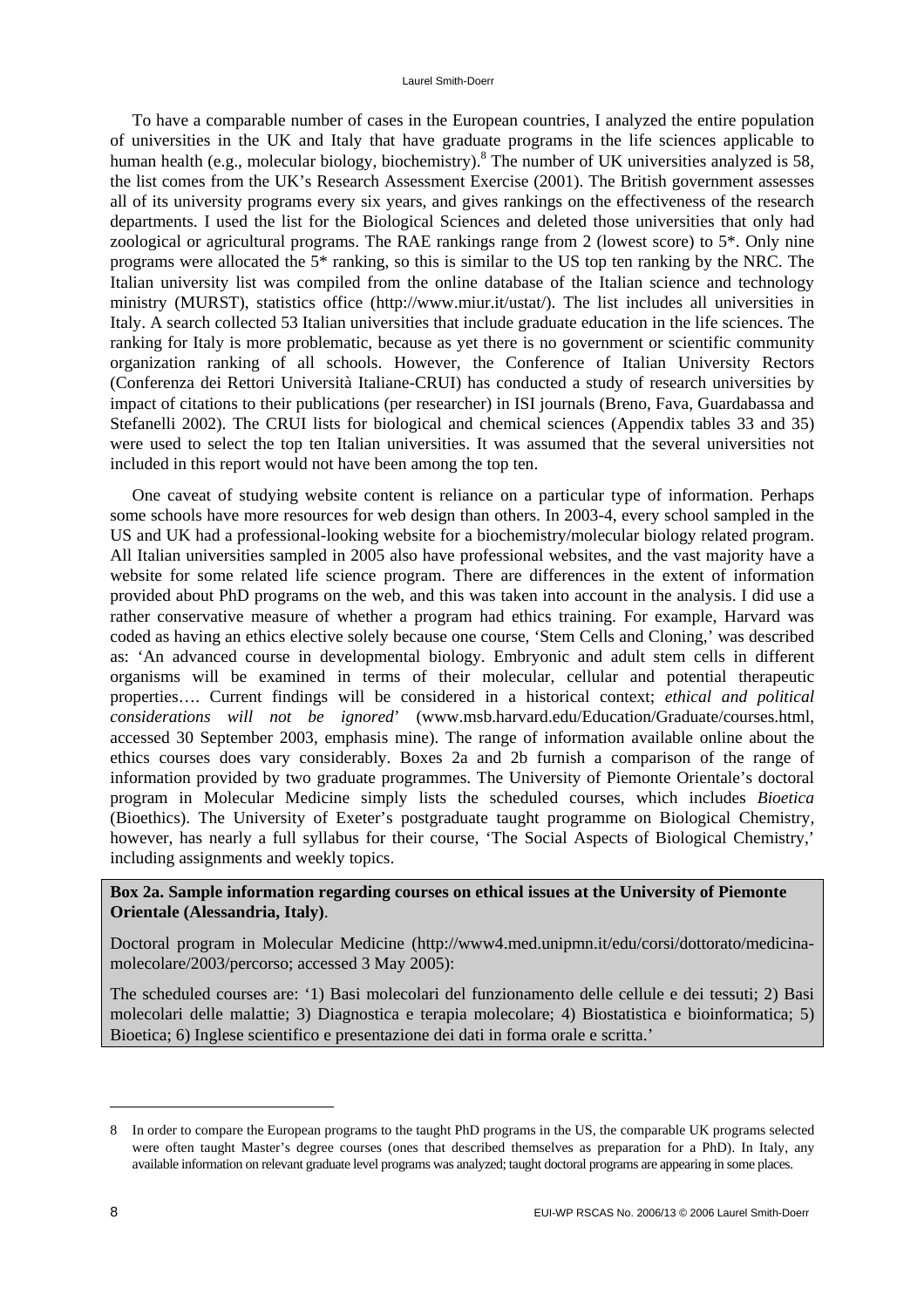#### **Box 2b: Sample information regarding courses on ethical issues at the University of Exeter (UK)**

Postgraduate MSc in Biological Chemistry; (www.ex.ac.uk/chemweb/postgrad/ resources/modulelistings/CHEM024.pdf ; accessed 3 May 2005) Excerpts from online module syllabus:

'MODULE TITLE Social Aspects of Biological Chemistry

#### TOTAL STUDENT STUDY TIME 150 hours

#### AIMS

This module explores a selection of important interfaces between Biological Chemistry and social sciences. Biological Chemistry is a scientific discipline with enormous social impact. The question 'What is Biological Chemistry?' is addressed from an epistemological point of view. This discussion includes a critical review of scientific reduction to either chemistry or biology and a study of the in vitro-in vivo problem. Epistemological aspects of scientific statements will be addressed to explain scientific reasoning and common logical fallacies. The definition of Biological Chemistry already contains the seeds for a discourse in Bioethics that supplements the epistemological discussion. The wider acceptance of Biological Chemistry in Society critically depends on the perception of its benefits and potential dangers. This module will engage students in a discussion on the impact of Biological Chemistry on Society in the framework of an open debate that allows for different and controversial views on this subject. Students will therefore learn to critically reflect on their discipline and to justify their activities. This debate also includes a brief review of the economical side of Biological Chemistry where rational drug design and screening, combinatorial chemistry, drugs from genetically engineered organisms and biocatalysis ('green chemistry') will be addressed. The final part of the module uses the ethical and social issues to discuss laboratory safety, contamination criteria, the use and handling of genetically altered organisms and ethics clearance related to the use of human tissue.

#### INTENDED LEARNING OUTCOMES

Subject specific skills: At the end of the module, students will have gained a deep understanding of the context of Biological Chemistry that will allow them to become responsible and socially aware practitioners of this discipline. They will understand that Biological Chemistry is a discipline closely linked to chemistry and biology and that this interdependency on two different Sciences implies a number of important epistemological questions. In addition, students will have a critical awareness of the most important legal implications of their work. They will be able to employ the wider legal framework governing the use of GM organisms and follow the specific safety regulations when dealing with such material. Students will also be able to assess the ethical implications of work with human material and will have learned how to file an application for ethics clearance (from the local NHS Trust).

Core academic skills: The students will be able to engage in a critical epistemological debate of scientific reduction and emergence and the demarcation of different sciences. They will also be able to perform a critical 'statement analysis', i.e. critically assess statements made in Biological Chemistry (e.g. in publications) and will be able to spot common logical and epistemological fallacies in arguments. Students will have learned how to engage in an ethical discourse on questions related to molecular biology, genetic engineering and the impact of these disciplines on society. They will be able to reflect on the impact of their work on society and will understand to real and perceived benefits and dangers of their discipline.

Personal and key skills: Students will have well-developed skills to participate in controversial multidisciplinary discussions involving scientists and non-scientists. They will be able to defend a particular opinion in debates without 'right' or 'wrong' positions. They will also have developed skills in essay-writing and critical argumentation in areas that do not have a 'right' or 'wrong' answer. This module will therefore enhance students' social competence since it transfers skills commonly associated with social sciences and humanities rather than chemistry or biology.

#### LEARNING/TEACHING METHODS

This module is designed to integrate classroom teaching with group discussions and student-centred learning and uses lectures, seminars, debating sessions, independent study, independent and group project reports. ..'

The real question is whether a website does an adequate job of reflecting the priorities of an educating organization. Certainly online information tells us little about the informal organization of graduate programs, such data must be gathered through qualitative observation. What a website does provide is information on the public face of an organization. It may be the case that ethical issues are taught to PhD students informally although they are not mentioned on a program's website.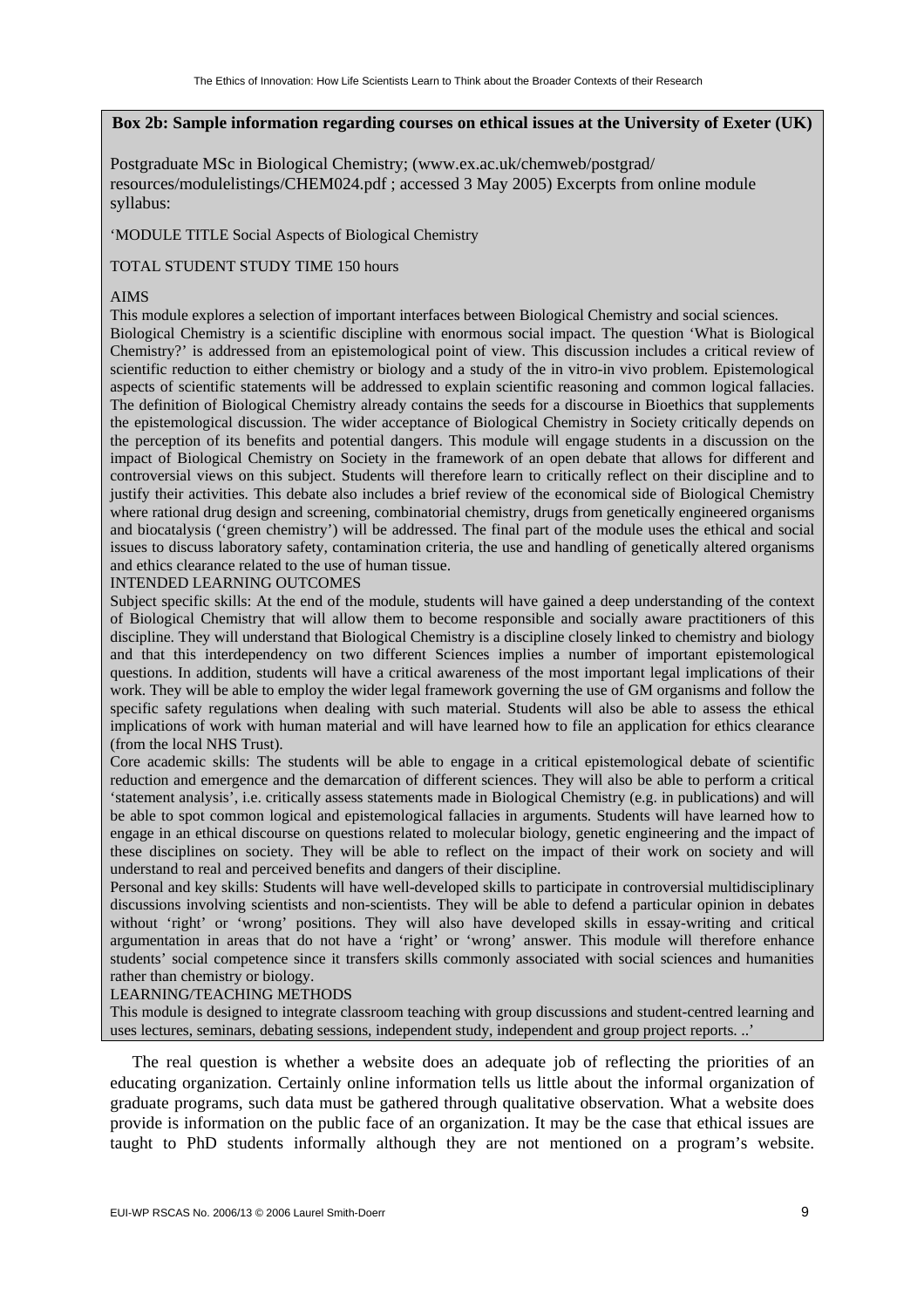Nonetheless, a program's website provides an interesting message about 'what's important about us.' The publicity given to ethics training for scientists is information about organizational goals and the framing of proper roles for life scientists. Qualitative content analysis also reveals whether including some ethics training is mostly 'window-dressing' to appear legitimate to funding agencies, university administration, or other audiences.

I conducted 25 semi-structured, conversational interviews (10 in US, 10 in Italy, 5 in UK) with life scientists. The questions covered the topics of: respondent's professional background, significant changes in the life sciences related to society, with whom the respondents discuss ethical issues related to their field, typical attitudes of colleagues toward ethical issues, opinions on and experiences in graduate student ethics education, national styles of science, and ethics education requirements attached to research funding. Interviews were conducted in English and lasted between 30 minutes to over 2 hours. Eight interviews were conducted by telephone, one was conducted by email (at the respondent's insistence), while the rest were face to face interviews. In analyzing the interview data, I sought to identify common themes that arose across respondents.

#### **Discussion of Results**

In this section I first present data from the quantitative content analyses of course offerings, and then interpretations of what the coursework means from qualitative interviews with scientists in the US, UK and Italy.

Comparisons between the US and UK life science graduate programs course listings for ethical and social issues seem to show few differences. Table 2 describes the overall similar picture in the Anglophone nations—somewhat over half of all programs (58% and 57%) offer either an elective or required course on the topic.<sup>9</sup> When considering only those programs with any course listings at all, sixty percent of US and 66% of UK programs have some course that mentions ethical issues. This similarity is demonstrated visually in Figure 1.

Italy is different. Only about half of Italian universities with PhD programs in the life sciences relevant to human health list course material on the web, compared to nearly all of the US and threefourths of UK programs. Perhaps this lack of information is related to the fact that the PhD as a degree was nationally established in Italy only since 1985. However, even when considering only the Italian universities that do have course listings online, just 30% of the programs have courses covering bioethical issues. Apparently, life sciences graduate students in Italian universities are only half as likely to find coursework in ethical issues as their counterparts in the US and UK.

<sup>9</sup> In the US, the presence of NIH training grants at the university may affect the visibility of ethics courses, since recipients are required to give these courses to students funded under training grants. An analysis of training grants status by visible ethics courses in 2003, however, surprisingly showed that only 61.9% of the US universities with training grants offered ethics courses. Fewer (37.5%) of the universities without training grants offered courses related to social and ethical issues. Still, training grant status does not fully explain why some universities have visible ethics courses and others do not in the US.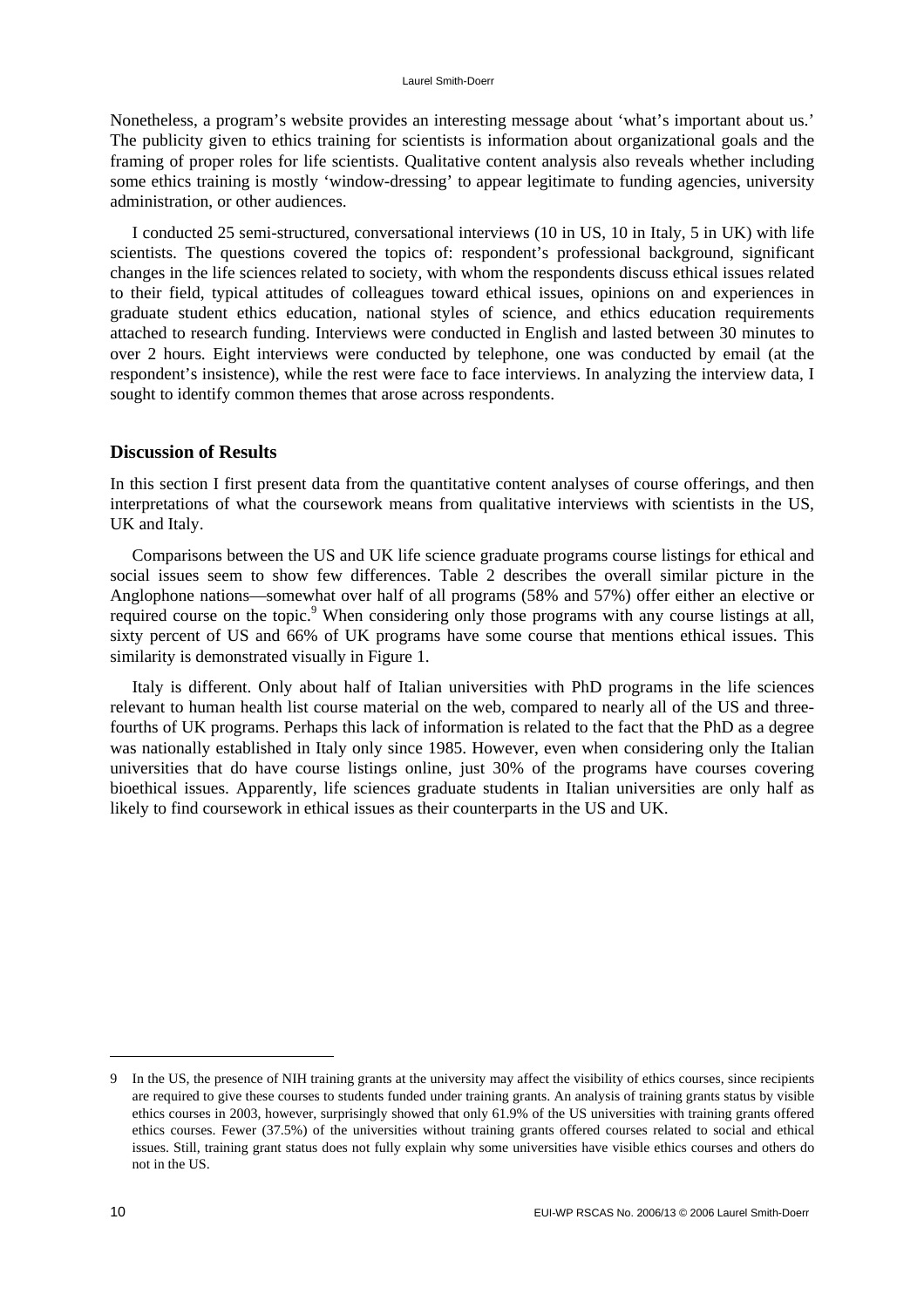| Table 2. Unweighted and Weighted Means (and Standard Deviations) of Life Science Graduate |
|-------------------------------------------------------------------------------------------|
| Programs with Courses in Ethical Issues: United States, United Kingdom, and Italy         |

|                                       | <b>US</b> |         |         | UK      | <b>Italy</b> |         |  |
|---------------------------------------|-----------|---------|---------|---------|--------------|---------|--|
|                                       | 0,40      | 0,42    | 0,26    | 0,32    | 0,13         | 0,26    |  |
| <b>Required course listed</b>         | (0, 49)   | (0,50)  | (0, 44) | (0,47)  | (0, 34)      | (0,47)  |  |
|                                       | 0,58      | 0,60    | 0,57    | 0,66    | 0,15         | 0,30    |  |
| Either elective or<br>required course | (0,50)    | (0, 49) | (0,50)  | (0, 48) | (0,36)       | (0, 46) |  |

*Notes*: US total N in 2003=50; UK total N in 2004=58; Italy total N in 2005=53. Weighted by programs with any course listings on website: US=48; UK=44; Italy=27.





A more noticeable difference appears between the US and UK programs by ranking. Figure 2 shows the top ranked programs in the US slightly more often display an offering of required courses in ethics than other American universities. Specifically, half of top ten programs have required courses and about forty percent of other programs do, as reported in Table 3. The top ranked UK programs are much more likely to list ethics courses as electives than as required coursework. Only about 11% of UK programs with the top 5\* rank in 2001 have required coursework in ethical issues listed. This may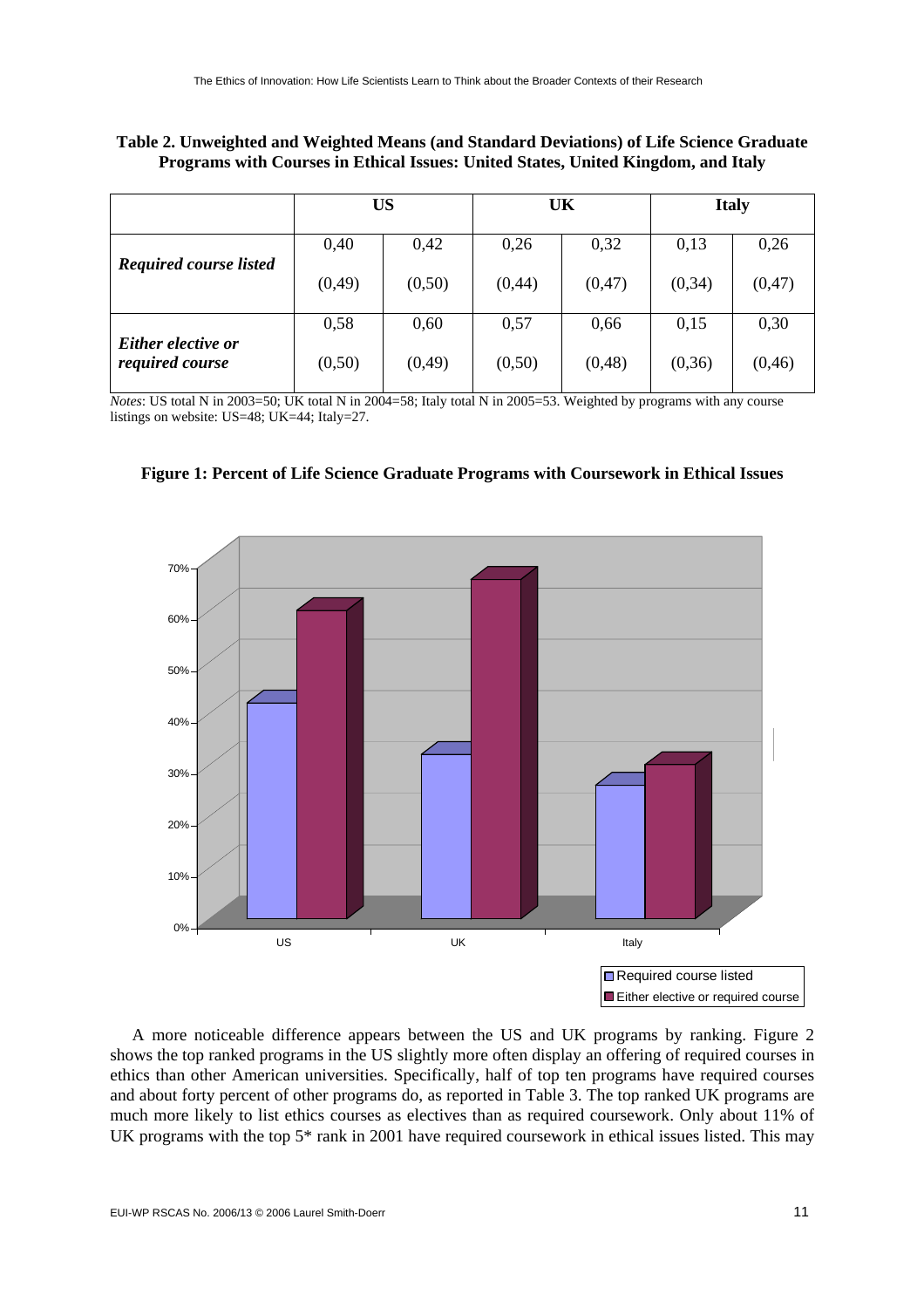reflect a difference in pedagogical philosophy at the graduate level; in Europe students are thought to best set their own course, while the US universities are more likely to have a standardized curriculum.



**Figure 2: Percent of Life Science Graduate Programs with Coursework in Ethical Issues by ranking** 

**□** Required course Any type of course

**Table 3. Un-weighted and Weighted Percentages of Life Science Graduate Programs with Courses in Ethical Issues by Ranking: United States, United Kingdom, and Italy** 

|             | <b>US</b> top<br>10 |     | <b>US</b> other |       | $UK 5*$ |       | <b>UK</b> other |       | <b>Italy top</b> |       | <b>Italy other</b> |       |
|-------------|---------------------|-----|-----------------|-------|---------|-------|-----------------|-------|------------------|-------|--------------------|-------|
| Required    | 50%                 | 50% | 37.5%           | 39.5% | 11.1%   | 11.1% | 28.6%           | 37.1% | 20.0%            | 33.3% | 11.6%              | 23.8% |
| course      |                     |     |                 |       |         |       |                 |       |                  |       |                    |       |
| Any type of | 80%                 | 80% | 52.5%           | 55.3% | 77.8%   | 77.8% | 53.1%           | 62.9% | 20.0%            | 33.3% | 14.0%              | 28.6% |
| course      |                     |     |                 |       |         |       |                 |       |                  |       |                    |       |

*Notes*: US total N=50; UK total N=58; Italy total N=53. Weighted by programs with any course listings on website: US=48; UK=44; Italy=27. Rankings from National Research Council in 1994 (US); Research Assessment Exercise in 2001 (UK); Conferenza dei Rettori delle Università Italiane in 2002 (Italy).

In Italy overall there appears to be minimal coursework visible in what are often considered 'nonscience' areas. The few programs that do have coursework in ethical issues indicate that there is little difference between the higher ranked universities and others—the ethics coursework that appears is usually required. In this way also, Italy looks different from the Anglophone nations. Among the top ranked Italian universities only a third of programs with listings have coursework in ethical issues and these are all required courses. For the US and the UK, around 80% of top ranked programs with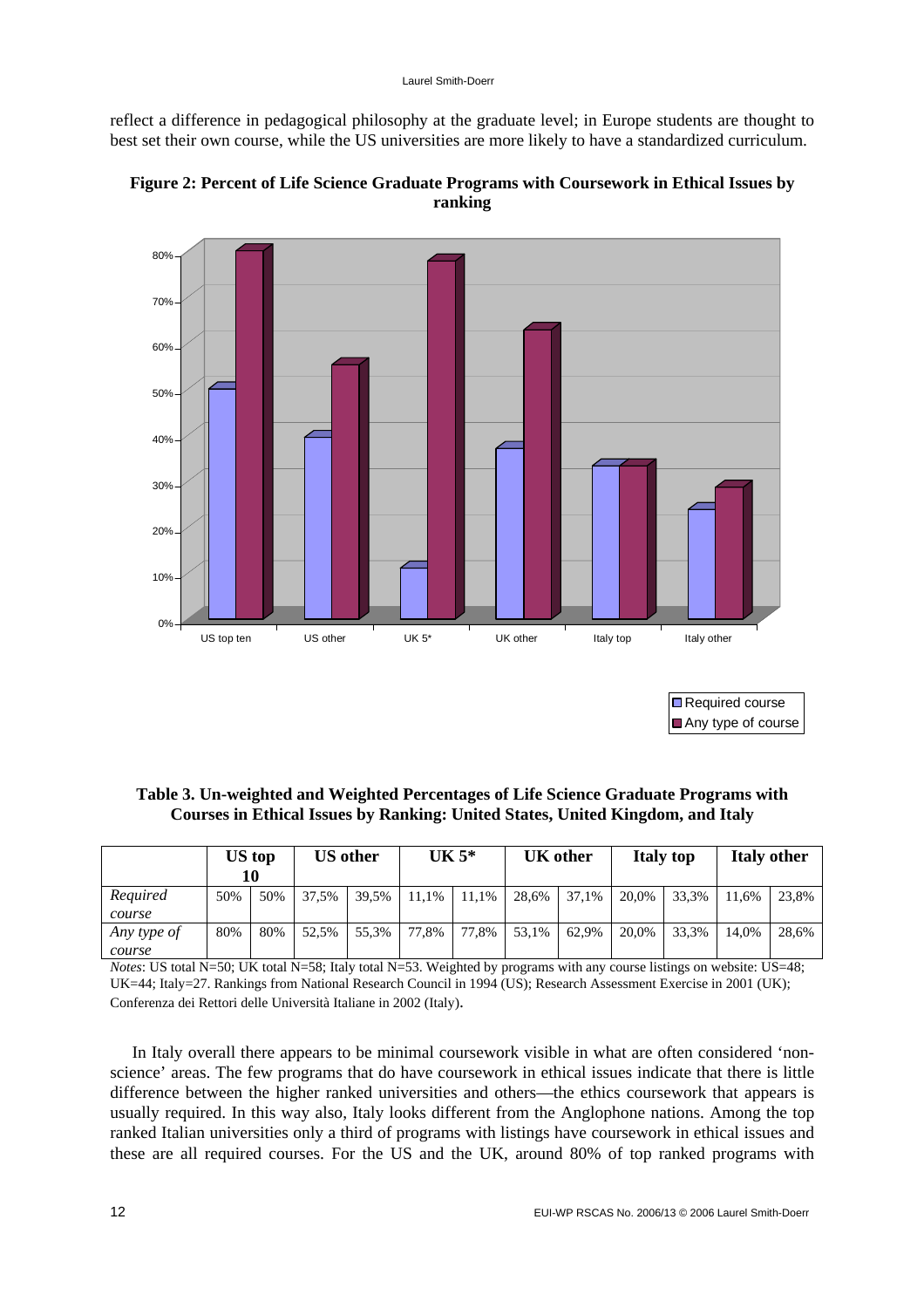listings have some course in ethical issues, but these courses are often not required. In sum, the trend for elite universities is that when bioethics courses are not missing altogether (e.g., Italy), they are optional (e.g., UK).

An additional gauge for how seriously programs take the mandate to educate students in the larger social issues surrounding their research is how much credit they give for courses. Of the 20 US schools requiring ethics training in 2003, only three clearly give regular full credit for these courses. European universities rarely list the credits given for courses, perhaps because coursework is still new and standardization (in giving credits) is still in progress. One informant estimated that coursework makes up only about 10% of the PhD student's time in a UK PhD program.

Despite curricular differences, life scientists whom I interviewed in Europe and the US displayed startlingly similar viewpoints about the ethos of science. Generally, they sounded as if they were paraphrasing Robert Merton's (1973) well-known norms of science. Every scientist interviewed described the ideal reaction to political and ethical issues as disinterest. Scientists are supposed to be objective and their research unaffected by anything that goes on outside of their field. For example, Niccolò, a full professor at an Italian university, explained straightforwardly his disdain for mass media reporting on stem cell research; but he discusses this kind of thing with colleagues only rarely:

Q: What do you think is the most important issue in the life sciences today that touches on the rest of society?

Niccolò: Perhaps the recent advances in the knowledge of the properties and applications of the stem cells. Procedures based on these cells may represent a powerful tool for the health, even if much is still to do, in spite of the stupid triumphalism of the mass media.

Q: I wonder, do you talk about these kinds of issues regularly with anyone else?

Niccolò: No, occasionally. I know only two-three colleagues that are interested to these general subjects, but I meet them rarely.

Within this rather common traditional viewpoint there lies an unspoken gap. While laypeople are not qualified to understand the nuanced implications of scientific research, scientists themselves are too busy with their 'real' work to develop interests in the ethical and social issues.

Yet there are scientists who step into this gap, those who are interested in reflecting on issues such as how science is politically funded or how corporations use research for questionable ends. These scientists describe their interest as atypical and something they have to pursue actively and only in particular places. About one third of my respondents described their informal discussion networks as a place to learn about political and ethical issues, but as an uncommon occurrence in their field. Consider the following excerpt from my field-notes during a conversational interview with two life scientists, Filippo and Luca, held in a university lab in Italy. Filippo was discussing the difficulties of considering the uses to which one's research might be put. A life scientist who discovers a gene associated with cancer might not consider that this research could have harmful effects in clinical settings:

Filippo: Given knowledge about a gene [MDs] can tell you that you might develop cancer. It's not that you will, but that you might, but people take it as you will.

Luca: Eventually.

Filippo: Eventually, yeah. Even if it does happen it might not happen for many years. Are you better off knowing? I used to think yes, but now I think no. As a patient, you can't feel the possibility in this discussion. And then for ethical issues, also, I read somewhere that in Great Britain insurance companies are trying to push forward these ideas, you know, so they know who to insure. For me this is a sort of disaster.

Filippo, like Niccolo, doubts the ability of laypeople to understand the effects of biomedical developments on their lives. But Filippo is unlike Niccolo and many other life scientists in his strong interest in reading about, reflecting on, and discussing the ethical, social and political aspects of his field.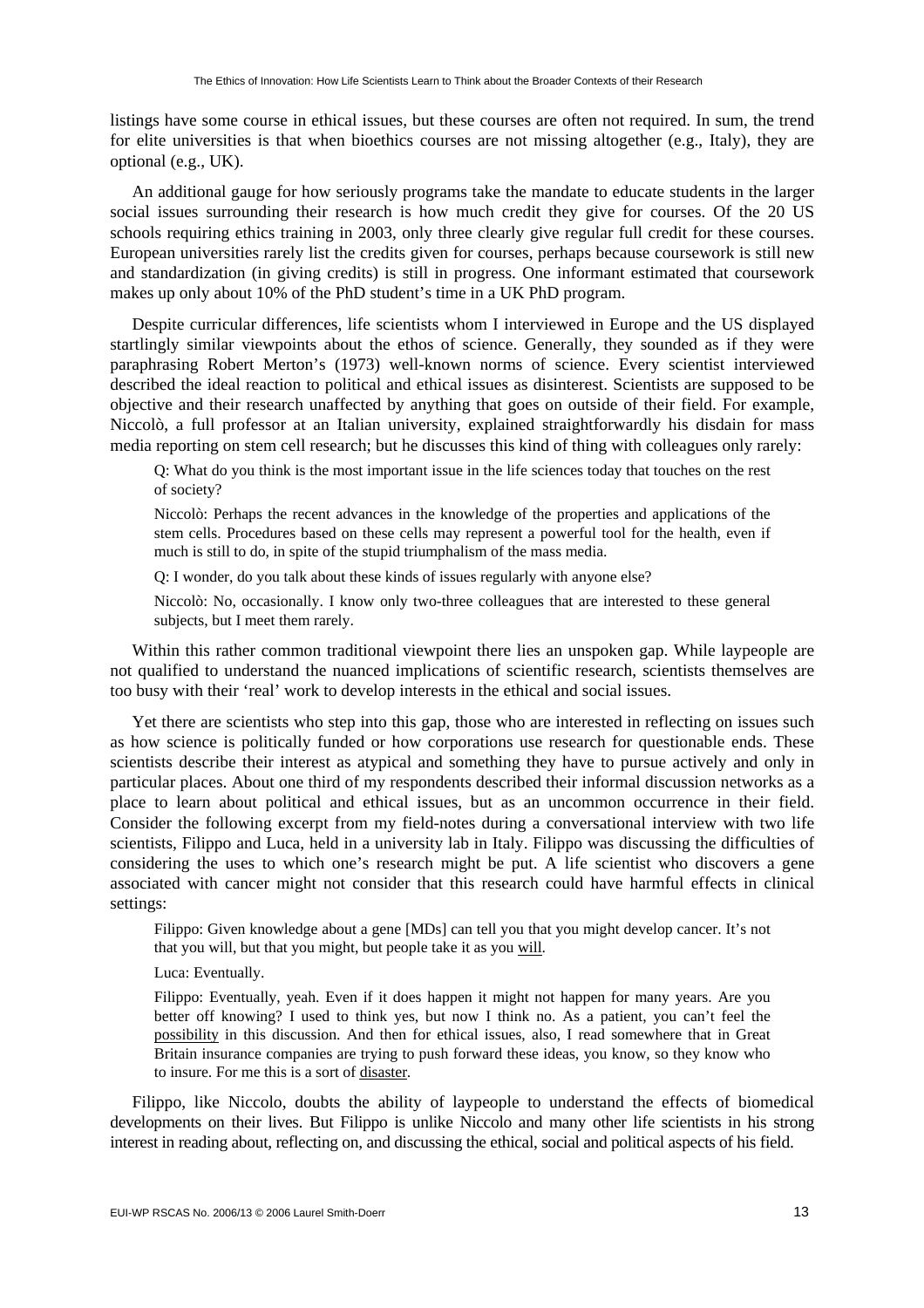Luca continued the discussion begun by Filippo by explaining that they commonly had these kinds of conversations in the lab. The fact that they conversed about these issues was *stupefacente* or amazing; this was not normative behaviour for scientists.

Luca: Here we talk a lot, especially during lunch, about these issues–politics, the social implications of science. These are *stupefacente*–not usual matters that you discuss with people. This is very different from, for instance, when I was in [another Italian university]–at lunch we were talking about soccer, and not much more. Here it is different, we talk much more. I really notice this.

Filippo: We still talk about soccer of course.

We laugh at this remark. Then I ask Luca if he talked about broader issues during his post-doctoral appointments at two universities in the United States. He responds, 'Yes [pausing] sometimes, but not that much. Because maybe you are more targeted toward the work in the US. You know?' I ask why he thinks they are able to have more broad ranging discussions here, but he does not know. When pressed, Luca offers, 'I don't know. Maybe it's just people—common interests.' He cannot explain this exception to the rule. Luca's response to my probing question is probably more an indication that an interviewer can always get someone to respond than a substantive answer to the question.

The global story of objective science ideals is well developed and seems to be recited in a familiar fashion across the developed world. For instance, Antonio, an associate professor at an Italian university, described a group of typical colleagues with whom he could never raise broader ethical or social issues because they saw it as a fundamentally wrong way to think about science. This kind of story illustrating the disinterested ethos of science seems to be an example of institutionalization, but sometimes an exception is noted. Antonio's description of specific conversations in his own lab with students and close colleagues, for example, contrasts to his difficulties in raising such issues in the large faculty at his university:

Antonio: In Europe there is large debate about the safety of plants that have been developed with transgenic technology… but there are other social issues such as what can be the dependence of third world countries…. Big companies can manage to create dependence of poor countries….

Q: Do you discuss such issues with colleagues?

Antonio: Yes we talk about these issues. For several years in my lab we have had discussion. I have talked with my students about public opinion on transgenic plants. …Patenting is another part of the story. Most plant technology is patented. If the third world wants to use it, to cultivate I suppose they would have to pay money to use the patents. I think that to patent maize, rice, wheat, something that is a primary product is risky....

In the interview Antonio outlined some of these risks to impoverished people and to the environment. Antonio went on to discuss the greater majority of colleagues with whom he cannot talk about the link between poverty, science, and intellectual property rights:

But there are some people I cannot talk to about these issues. Just regarding transgenic plants, on my faculty people are placing themselves in a group either in favour or against. It is a sort of dualism, there is no average position. Some scientists say okay, that transgenic technology is very powerful without any risk, without any kind of drawbacks. Others say, okay, it is very bad, a risk that we know nothing about. My actual position is in the middle, it is technology with potential for improvement in social and technical areas, maybe a wonderful potential to help with planetary problems like hunger and the environment. But we are working in a delicate part of history, we think we know how plants, bacteria and animals interact but we just know very little—one change can become an effect with complex mechanisms…. People here, scientists in my faculty that believe we have no reason to have any doubt on this technology, it is hard to discuss with them.

Interestingly, Antonio's perspective was that any strong ideological bent made it more difficult to have conversations about the ethical and political issues surrounding life science research.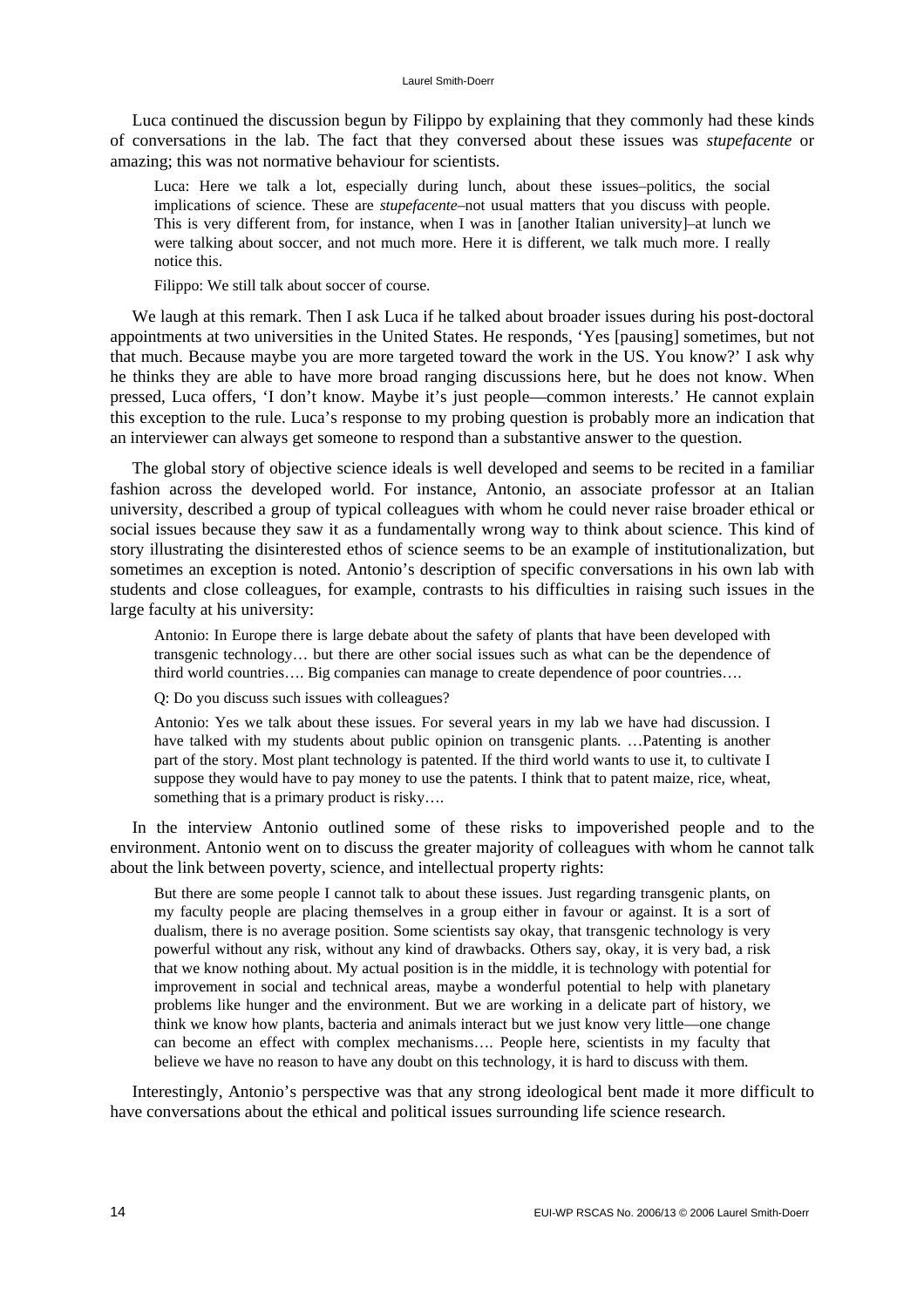Similarly, Celia, a UK professor described her own lab as an exceptional place where they had informal discussion over coffee, or in the hallways, about the implications of the latest scientific journal articles for society at large. Celia's remarks also illustrate another common theme in the interviews when describing policy requirements for ethics training. All but two of the scientists interviewed were emphatic about the ineffectiveness of using bureaucratic rules to enforce learning about the ethical and social implications of the life sciences. Celia specifically addressed the requirements for PhD students in the UK to attend courses in 'transferable skills' including ethics:

It would seem to put more stress on things that are important, in principle, but it is actually not a very large difference from what students would be doing anyway. So it's not much of a change. To be honest it seems mostly to be bureaucracy, just paper filling. We have to sign their books to say they have done these skills. I guess it might be useful for someone if their supervisor is a flaky PhD director, this way students know what they should be learning outside of their lab work. But then, such a supervisor would probably just sign their book whether they took the sessions or not.

The current bureaucratization of bioethics in graduate education seems to have little impact at best, and may even negatively dispose scientists toward the topic matter.

#### **Concluding Thoughts: New Models for Reflecting on the Big Issues?**

In sum, the content analysis revealed much similarity: where bioethics courses are formally offered to PhD students, departments in Italy, the US and the UK have partially implemented them on the margins of the curricula. Interviews in Europe and the US also showed similarity in normative scientific discourse: formal bioethics courses are ineffective, and the average scientist does not feel obliged to reflect on bioethical issues since they are supposed to be 'disinterested' and too busy with their 'real' work. Yet sometimes an exception is added: it is different here where we do have more discussion. A question for further analysis is whether local stories can also be institutionalized (the exception to the rule is also a rule), or whether they signal contestation in hidden science culture around ethical and social issues.

The interview data collected in European universities may offer a fairly straightforward explanation for a seeming lack of variation in how graduate programs visibly present themselves: the majority has been exposed to training in the US. Respondents noted more international similarities than differences in the viewpoints of their scientific colleagues toward ethical and social issues (a lack of interest in general, although there may be a strongly interested minority). Many European life science PhDs spend part of their training in the US (as post-doctoral fellows, graduate students or even as undergraduates on exchange programs), thus the diffusion of a US model for what graduate education in the biological sciences should look like is perhaps not surprising. This fact may complement neoinstitutional theory developed by John Meyer and colleagues. For example, Drori, Meyer and others argue that a world system of rationalized, homogeneous science policy has arisen since World War II (Drori et al. 2003). On the other hand, in support of an STS approach, discourse among scientists seems to display local contestation in culture and practice around ethical/social issues. The international connections between graduate programs, science policy, and pedagogical outcomes may seem less homogeneous upon more detailed inspection.

We might look to the historical roots of the European university for an understanding of the origins of simultaneous homogeneity and heterogeneity in science institutions. In contrast to the medieval society from which it arose, the European university was a 'super-national' organization with a common language in Latin, common educational structure, and an international community of scholars (Geuna 1999: 42). Despite this historical similarity, current national approaches to funding universities may be a source of variation. The UK has selective policies for funding universities based on focused research excellence, while Italy has had proportional allocation for universities across regions (Geuna 1999). And in the US public financing of R&D, the federal government funds science through a more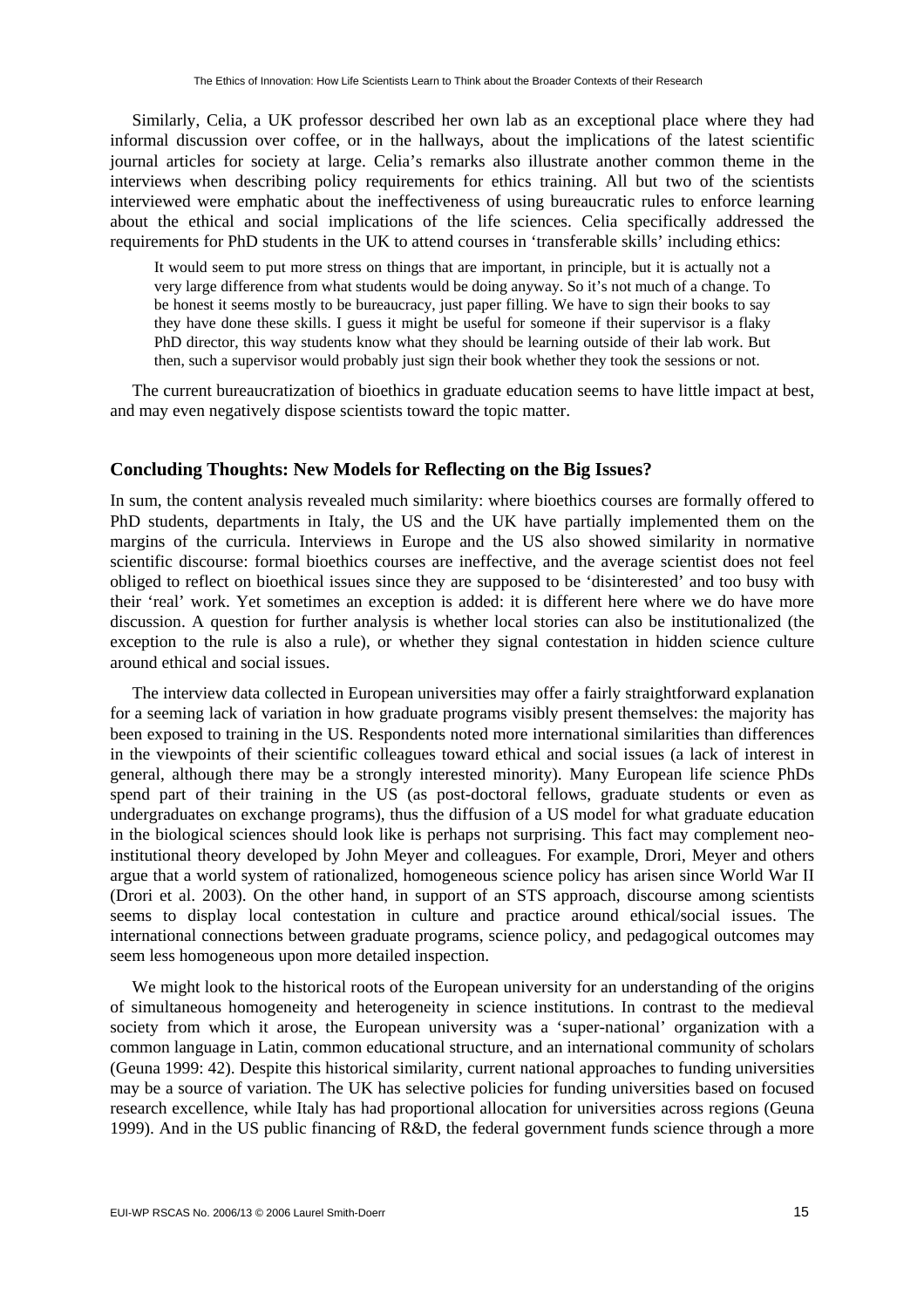individually competitive system. The NIH funded only 36 percent of individual investigator project proposals (RO1s) in 1998 (Stephan 2003).

To truly understand the simultaneous similarity and variation in scientists' thinking on ethics, further study observing the socialization of life scientists during graduate training is needed. Such research may reveal that different networks supply the mechanisms for simultaneous global homogeneity and local variety. More formalized educational networks may diffuse the institutionalized version of the story of science norms about ethics—true scientists focus only on their work. Perhaps through mimetic isomorphism (DiMaggio and Powell 1983), copying the prestigious departments from afar, ethics courses take on a particular formula. Case-based analytic philosophical bioethics seems to be the dominant discourse around the globe. Kerr's (2003) study of the content of bioethics policies in Europe describes how policy networks come to frame the issues uniformly in terms of individual choice and scientific progress. Kerr's study sounds very similar to John Evans's (2002) discussion of the thinning of bioethics discourse in the US But more local, personal networks may permit the emergence of groups who engage in more substantive discussion and education about the social, political and ethical side of the life sciences.

Finding simultaneous global homogeneity and local heterogeneity in bioethics education has implications for both social theory and policy. One of the strong criticisms of the institutional argument about the globalization of science policy is that it lacks the micro level mechanisms for how similarity and difference in science discourse arise (Gieryn 2004). A multilevel analysis may be fruitful. If different levels of scientific networks foster the development of simultaneously globalhomogeneous and local-variety in the way scientists talk about ethics, this may illuminate some benefits of the convergence of structural network and cultural institutional perspectives. The implications for policy are a bit less straightforward. It is difficult to create policy to stimulate the deepening of informal networks among scientists. But universities and funding agencies could take their current resources set aside for 'bioethics education' and make them available for the creation of more locally invented ways to encourage life scientists to think about the broader context of their work.

Consider one possible pedagogical innovation based on data collected for this project. A comparative framework itself can be a source of creative ideas for ethics education. Giving scientists this example of a cross-national perspective from an interview in Italy might raise broader discussion than an individual case study of human subjects. An Italian scientist who had also worked in the US compared the different approaches to scientific value in his research on 'bioremediation management, that is, dealing with contaminated wastewater.' In the US, 'the efforts are to develop technologies that will quickly and totally clean up what is seen as pollution,' he said. But in Europe, 'we research how to take out the chemical compounds and see what we might be finding from them, and how we might modify them for pharmaceutical use. I think in Europe we approach resources more carefully–think about how we might make money from waste.' To regard environmental pollution as a source of drug discovery raises its own ethical dilemmas (does it encourage pollution?). Another issue that might be raised is how biased this scientist might be in estimating the benefits of his own research, and whether one can see drawbacks in one's own perspective. Open-ended discussion of social science data—both quantitative and qualitative—may spark scientists' curiosity and may produce the kind of creative reflection often missing in current bioethics curriculum.

The key gift of universities to innovation systems is the supply of human capital, of personnel highly trained in advanced scientific and technological methods. Understanding how scientists are professionally socialized to understand their role in the innovation process, in the increasingly complex ethical and social situations presented by their research, is vital. Yet the institutions of science are often slow to change and hollow educational requirements are ineffective at doing more than eliciting shows of compliance. More effective changes seem to occur through informal networks;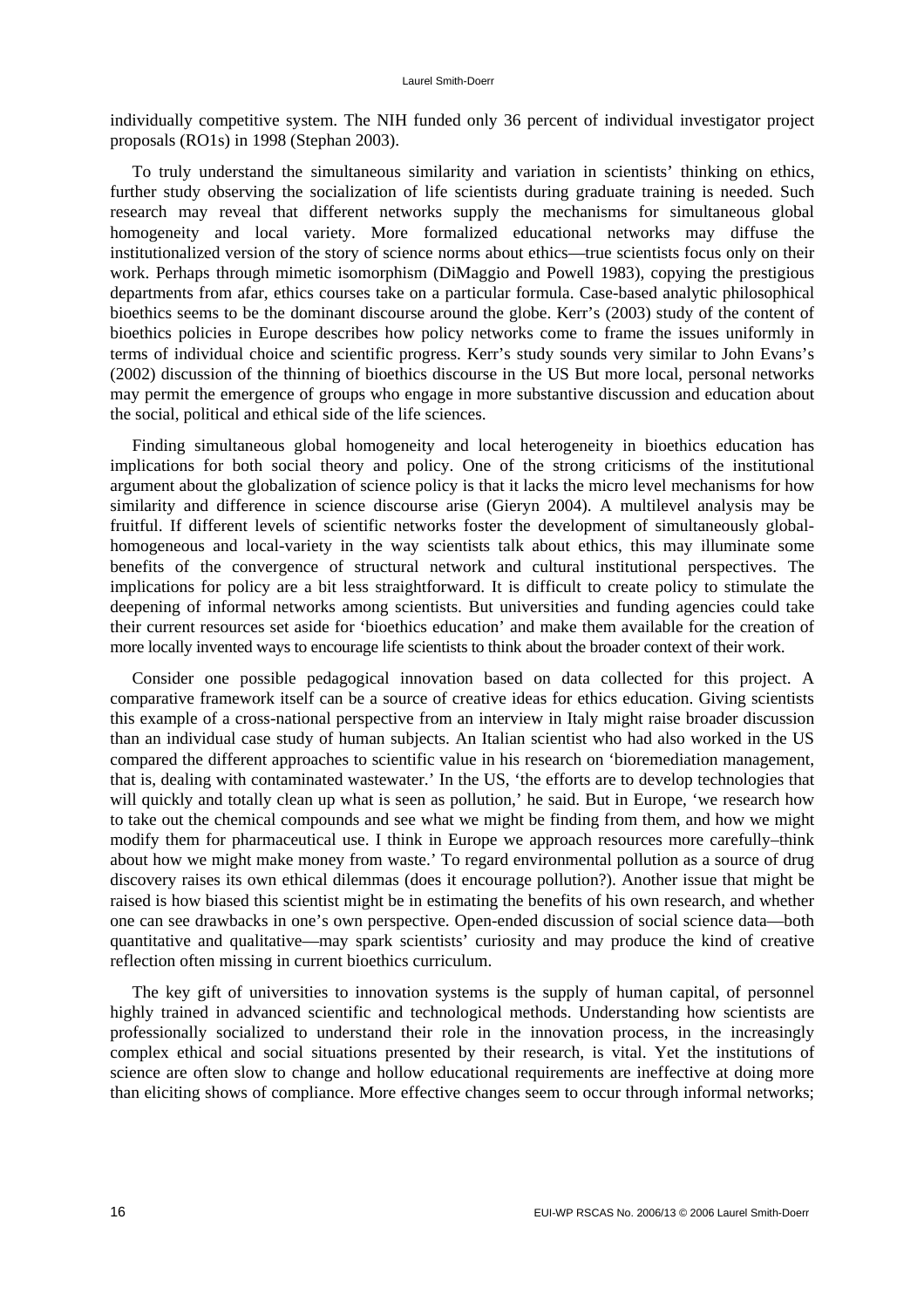further research observing the professional socialization of scientists is needed to develop more meaningful policy.<sup>10</sup>

Laurel Smith-Doerr Boston University Department of Sociology 96 Cummington Street Boston, MA 02215 **IISA** LDoerr@bu.edu

 $\overline{a}$ 

<sup>10</sup> One dilemma that would need to be addressed in developing effective educational policy is the tension between over- and under-standardization. We can see the problems of an over-standardized, shallow, web-based curriculum (Box 1, for example). But if coursework in ethical issues is not required, the issues may also be glossed over in this case. Then, lack of attention to ethical issues might be predicted in that professors often perceive that classroom time for graduate students must be limited so that students have ample time for working in the lab and writing up results. The dilemma of over- and under-regulation is developed in the legal regulation literature (e.g., Rai 1999; D'Andrea 2005), but falls outside the scope of this paper. See Stankiewicz and Rouvinen (2005) on how intellectual property laws may foster biotech innovation, but how some patents can also unduly constrain the design space of the field.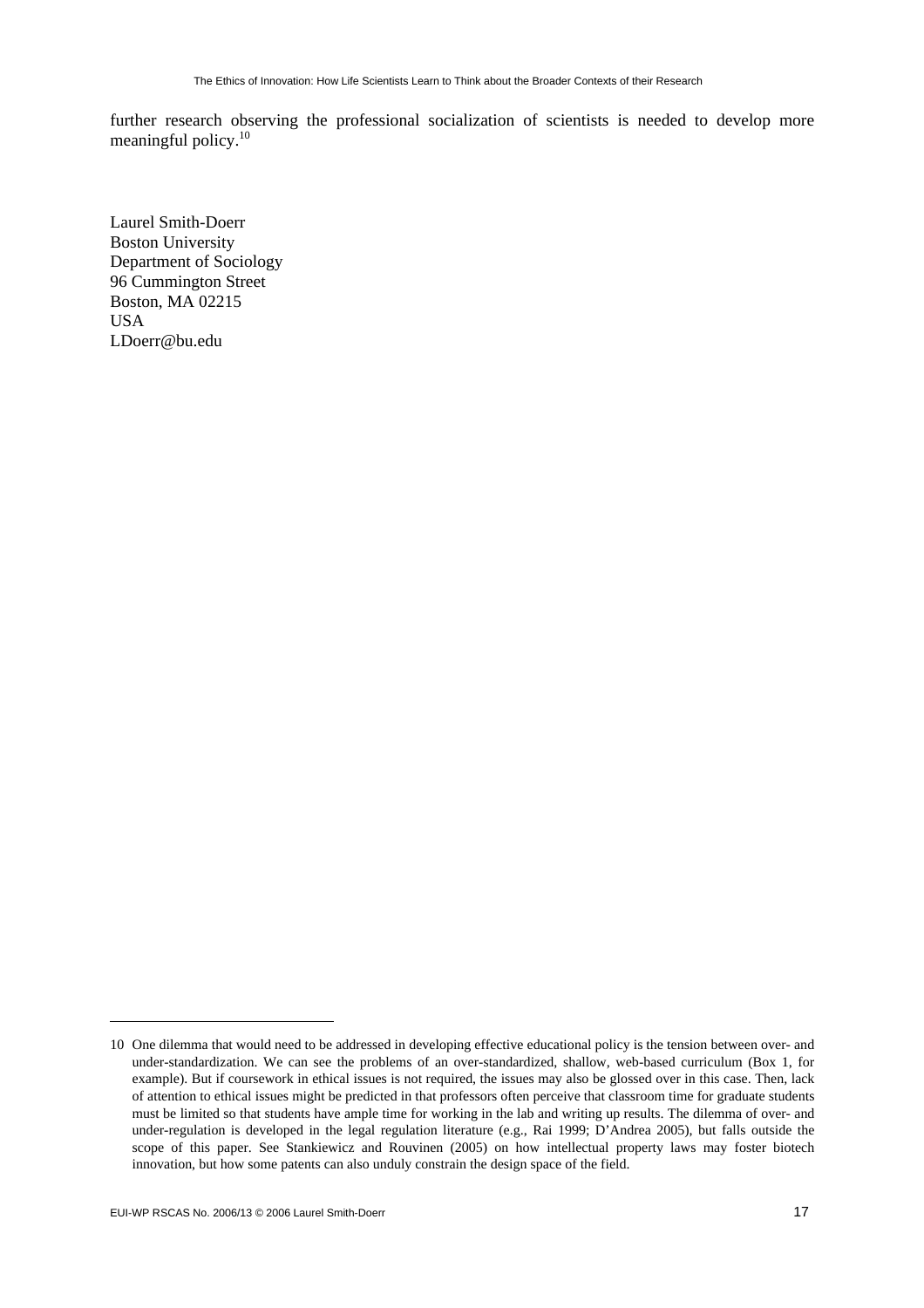#### **References**

- Berlinguer, Giovanni. 2003. E*veryday Bioethics: Reflections on Bioethical Choices in Daily Life.* Amityville, NY: Baywood Publishing.
- Blume, Stuart. 1974. *Toward a Political Sociology of Science*. New York: Free Press.
- Breno, Elena, Giovanni A. Fava, Vincenzo Guardabasso, and Mario Stefanelli. 2002. *La Ricerca Scientifica nelle Università Italiane: Una Prima Analisi della Banca Dati ISI*. Rome: Conferenza dei Rettori delle Università Italiane.
- Casper, Monica J. 1998. *The Making of the Unborn Patient: A Social Anatomy of Fetal Surgery*. New Brunswick, NJ: Rutgers University Press.
- Clemens, Elisabeth S. and James M. Cook. 1999. 'Politics and institutionalism: Explaining durability and change', *Annual Review of Sociology* 25:441–66.
- Corrigan, Oonagh. 2003. 'Empty Ethics: The Problem with Informed Consent', *Sociology of Health and Illness* 25 (7): 768-792.
- D'Andrea, Arthur C. 2005. 'Federalizing Bioethics', *Texas Law Review* 83: 1663-1714.
- De Vries, Raymond. 2003. 'How Can We Help? From 'Sociology in' to 'Sociology of' Bioethics', *Journal of Law, Medicine & Ethics* 32: 279-292.
- DiMaggio, Paul J. and Walter W. Powell. 1983. 'The Iron Cage Revisited: Institutional Isomorphism and Collective Rationality in Organizational Fields', *American Sociological Review* 48: 147-60.
- Drori, Gili S., John W. Meyer, Francisco O. Ramirez, and Evan Schofer. 2003. *Science in the Modern World Polity: Institutionalization and Globalization*. Stanford: Stanford University Press.
- Edelman, Lauren, B., Sally Riggs Fuller and Iona Mara-Drita. 2001. 'Diversity Rhetoric and the Managerialization of Law', *American Journal of Sociology* 106: 1589-1641.
- Epstein, Steven. 2005. 'Institutionalizing the New Politics of Difference in U.S. Biomedical Research: Thinking Across the State/Science/Society Divides'. Forthcoming chapter in *The New Political Sociology of Science*, edited by S. Frickel and K. Moore. Madison: University of Wisconsin Press.
- European Science Foundation. 2003. *A European Syllabus for Training Clinical Investigators*. http://www.esf.org/publication/163/emrcsyllabus287.pdf.
- Evans, John H. 2002. *Playing God?: Human Genetic Engineering and the Rationalization of the Public Bioethical Debate.* Chicago: University of Chicago Press.
- Frickel, Scott. 2004. *Chemical Consequences: Environmental Mutagens, Scientist Activism, and the Rise of Genetic Toxicology*. Rutgers, NJ: Rutgers University Press.
- Geuna, Aldo. 1999. *The Economics of Knowledge Production: Funding and the Structure of University Research*. Cheltenham, UK: Edward Elgar.
- Gieryn, Thomas F. 1999. *Cultural Boundaries of Science: Credibility on the Line*. Chicago: University of Chicago Press.
- Gieryn, Thomas F. 2004. 'Tom Gieryn's Rant and Rave on *Science in the Modern World Polity*'. Handout summarizing presentation during 'Authors Meet Critics' session at the American Sociological Association annual meetings, San Francisco, August 2004.
- Guston, David H. 2000. *Between Politics and Science: Assuring the Integrity and Productivity of Research*. Cambridge: Cambridge University Press.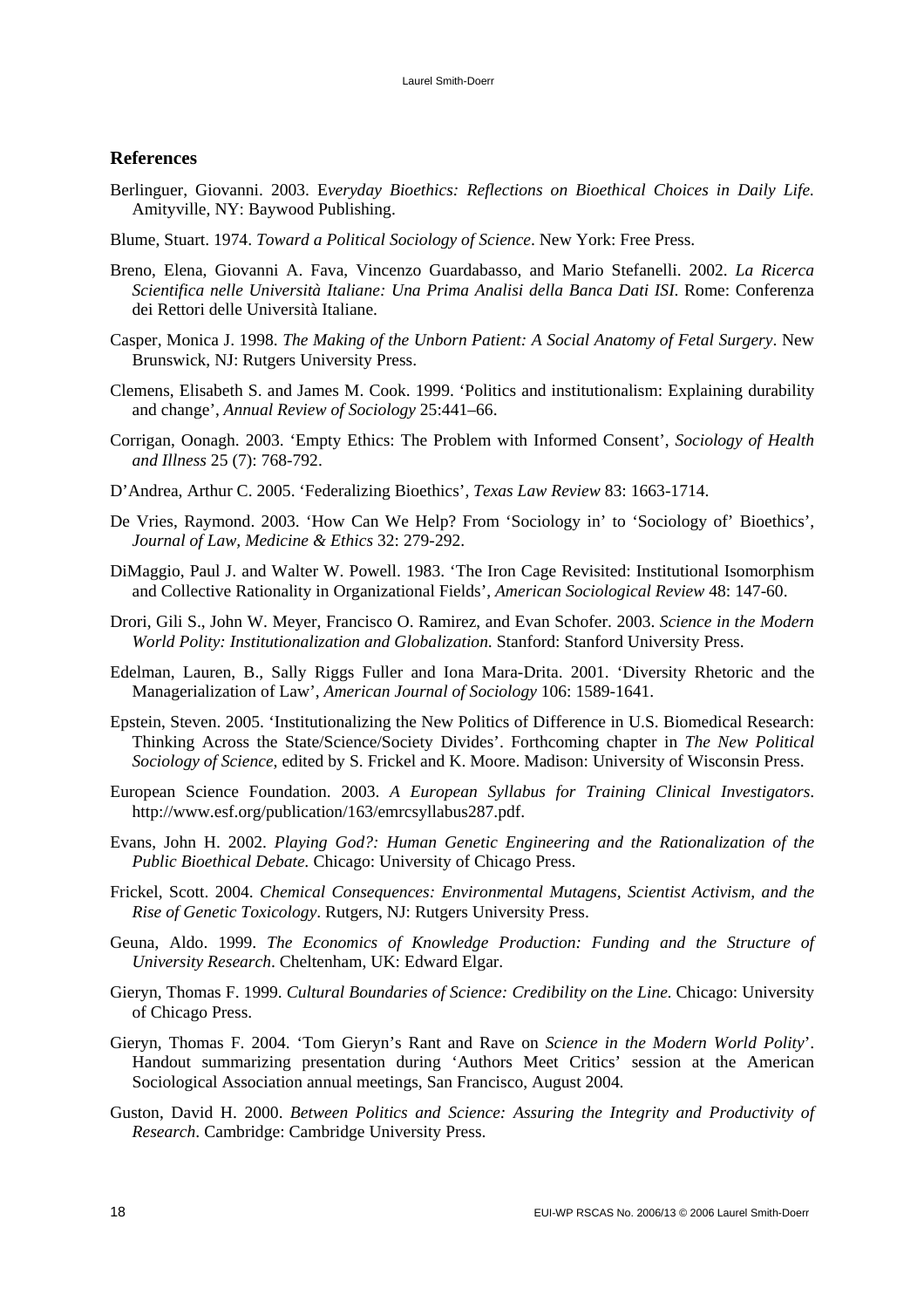- Halpern, Sydney A. 2004. 'Medical Authority and the Culture of Rights', *Journal of Health Politics Policy and Law* 29: 835-852.
- Hess, David J. 2004. 'Medical Modernisation, Scientific Research Fields and the Epistemic Politics of Health Social Movements', *Sociology of Health & Illness* 26: 695-709.
- Jasanoff, S., G.E. Markle, J.C. Petersen and T. Pinch, editors. 1996. *Handbook of Science and Technology Studies.* Thousand Oaks, CA: Sage.
- King, David A. 2004. 'The Scientific Impact of Nations', *Nature* 430: 311-316.
- Kleinman, Daniel Lee, editor. 2000. *Science, Technology, and Democracy*. Albany: State University of New York.
- Kleinman, Daniel Lee and Abby J. Kinchy. 2003. 'Why Ban Bovine Growth Hormone?: Science, Social Welfare, and the Divergent Biotech Policy Landscapes in Europe and the United States', *Science as Culture* 12: 375-414.
- Knorr Cetina, Karin. 1999. *Epistemic Cultures: How the Sciences Make Knowledge*. Cambridge, MA: Harvard University Press.
- Mastroianni, A.C. and J.P. Kahn. 1998. 'The Importance of Expanding Current Training in the Responsible Conduct of Research', *Academic Medicine* 73: 1249-1254.
- Merton, Robert K. 1973. 'The Normative Structure of Science'. Pages 267-78 in *The Sociology of Science: Theoretical and Empirical Investigations*, edited by N.W. Storer. Chicago: University of Chicago Press.
- Meyer, John W. and Brian Rowan. 1977. 'Institutionalized Organizations: Formal Structure as Myth and Ceremony', *American Journal of Sociology* 83:340-363.
- Meyer, John W., John Boli, George M. Thomas, and Francisco O. Ramirez. 1997. 'World Society and the Nation-State', *American Journal of Sociology* 103: 144-181.
- Moore, Kelly. 1996. 'Organizing Integrity: American Science and the Creation of Public Interest Organizations, 1955-1975', *American Journal of Sociology* 101: 1592-1627.
- Mowery, David, Richard Nelson, Bhaven Sampat and Arvids Ziedonis. 2004. *Ivory Tower and Industrial Innovation: U.S. University-Industry Technology Transfer Before and After the Bayh-Dole Act*. Stanford: Stanford University Press.
- National Research Council. 2000. *Addressing the Nation's Changing Needs for Biomedical and Behavioral Scientists*. Washington, D.C.: National Academy Press.
- Owen-Smith, Jason, Massimo Riccaboni, Fabio Pammolli and Walter W. Powell. 2002. 'A Comparison of U.S. and European University-Industry Relations in the Life Sciences', *Management Science* 48: 24-43.
- Rai, Arti K. 1999. 'Intellectual Property Rights in Biotechnology: Addressing New Technology', *Wake Forest Law Review* 34: 827-47.
- Ravetz, Jerry. 1971. *Scientific Knowledge and Its Social Problems*. Oxford University Press.
- Reardon, Jenny. 2005. 'Creating Participatory Subjects: Science, Race and Democracy in a Genomic Age'. Forthcoming chapter in *The New Political Sociology of Science*, edited by S. Frickel and K. Moore. Madison: University of Wisconsin Press.
- Rip, Arie. 2004. 'Strategic Research, Post-modern Universities and Research Training', *Higher Education Policy*, 17: 153–166.
- Rosenberg, Nathan and Richard R. Nelson. 1994. 'American Universities and Technical Advance in Industry', *Research Policy* 23: 323-348.